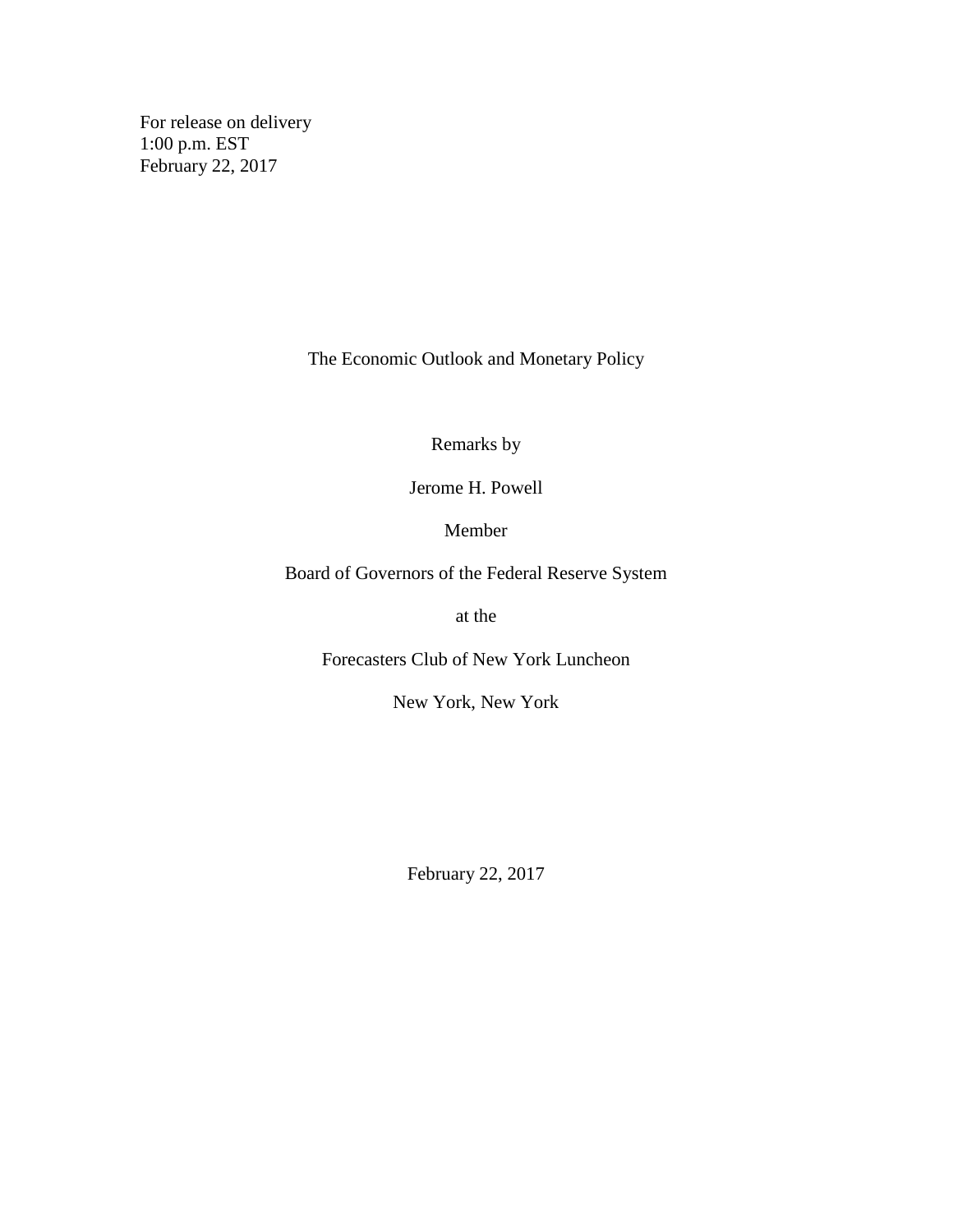Thank you for this invitation to speak here today. I will begin by taking stock of the progress of the U.S. economy. I will then discuss longer-term challenges for the economy and wrap up with a discussion of monetary policy. As usual, my comments reflect my own views and not necessarily those of my colleagues on the Federal Open Market Committee (FOMC).

### **The Current State of the Economy**

The Congress has tasked the Federal Reserve with achieving stable prices and maximum employment--the dual mandate. The FOMC has set a longer-term price stability objective of 2 percent annual inflation, as measured by the PCE (personal consumption expenditures) price index.<sup>[1](#page-1-0)</sup> This is a symmetric objective, meaning that the Committee would be concerned if inflation were running persistently above or below 2 percent. Until early last year, inflation was running substantially below our 2 percent objective, largely reflecting declines in energy prices during late 2014 and early 2015. However, because prices of energy and food commodities are often volatile, a core measure that excludes these components provides a better indication of where overall inflation is headed. While core inflation has also run consistently below 2 percent in recent years, it has been gradually rising, with the most recent 12-month reading at 1.7 percent, three-tenths higher than a year ago (the black line in figure 1). Market-based measures of inflation compensation have moved well above their lows of mid-2016 but remain below pre-crisis levels, and survey measures have stayed relatively well anchored. Overall, inflation seems to be on track to reach the 2 percent objective over the next

<span id="page-1-0"></span><sup>&</sup>lt;sup>1</sup> See the FOMC's Statement on Longer-Run Goals and Monetary Policy Strategy, available in Board of Governors of the Federal Reserve System (2017), *Monetary Policy Report* (Washington: Board of Governors, February), [https://www.federalreserve.gov/monetarypolicy/files/20170214\\_mprfullreport.pdf.](https://www.federalreserve.gov/monetarypolicy/files/20170214_mprfullreport.pdf)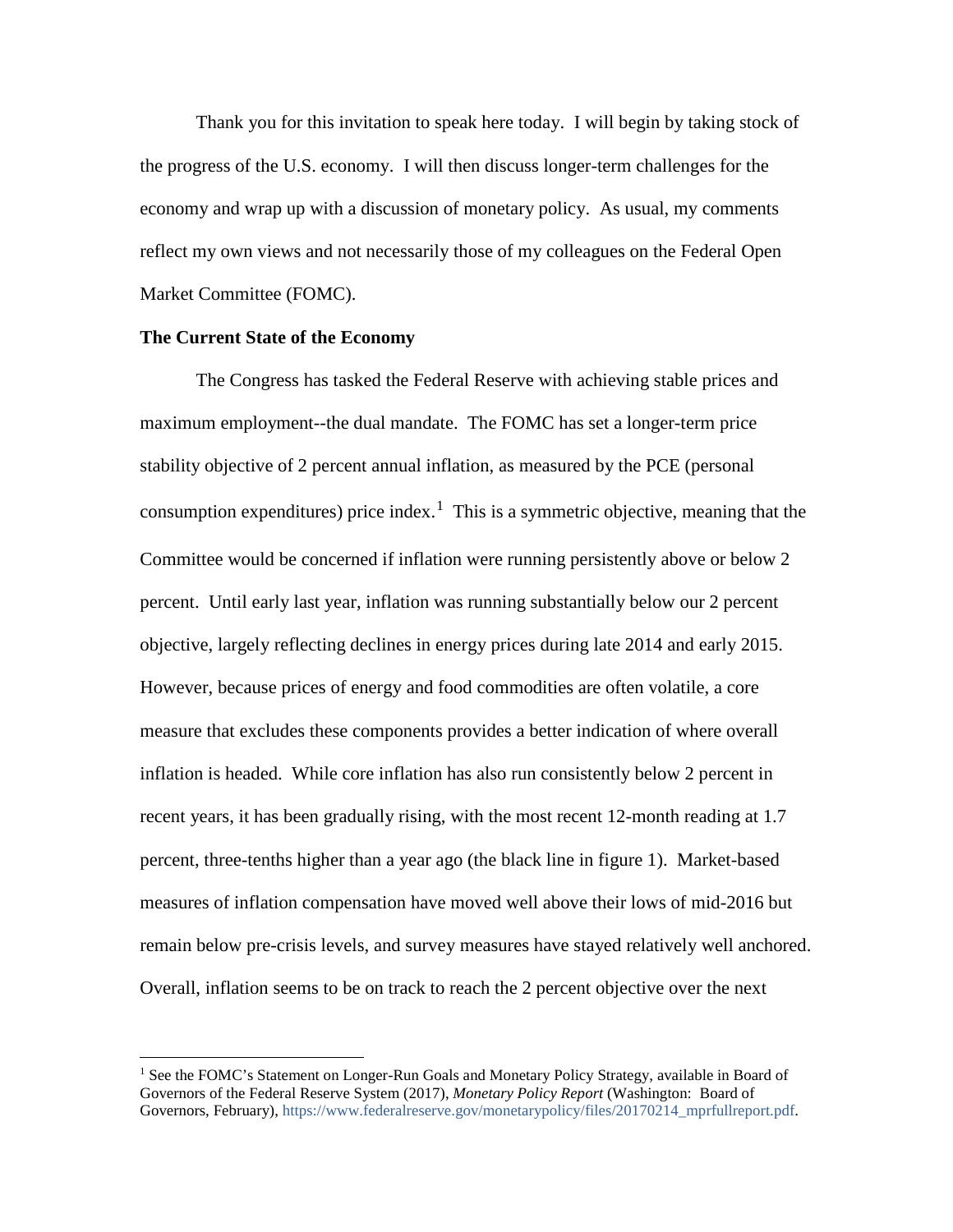couple of years. Although inflation is currently below our objective, core inflation has generally been close to 2 percent over the past 20 years. This outcome reflects the success of monetary policy in anchoring inflation expectations.

Many indicators show that we have also made significant progress toward maximum employment. Since 2010, payroll employment has increased by almost 16 million jobs, and the unemployment rate has fallen from 10 percent to 4.8 percent--in line with most estimates of the longer-run normal level (or natural rate) of unemployment and with the median estimate by FOMC participants in the December 2016 Summary of Economic Projections (SEP). Accordingly, the red line in the figure indicates that the unemployment rate gap has essentially been closed. $2^2$  $2^2$ 

A variety of other measures also suggest that we are close to maximum employment. Surveys of household sentiment about the availability of jobs and of business sentiment regarding the difficulty of filling jobs have now reached levels seen in prior periods of full employment. Moreover, although the pace of wage increases is slower than during pre-crisis periods of full employment, wages have been increasing faster than both output per hour (productivity) and inflation, and labor's share of income has begun to move up after a long decline.

All in all, we appear to be close to our employment objective, and are nearing our inflation objective. While the pace of progress has at times been frustratingly slow, this outcome is a better one than that achieved by most other advanced economies. Even so, it is worth remembering that the current and future states of the economy are always

<span id="page-2-0"></span> $2$  Figure 1 reports the unemployment rate gap using the Congressional Budget Office (CBO) estimates because they extend further back in time than projections from the SEP. The CBO's estimate of the natural rate for 2017 is 4.7 percent.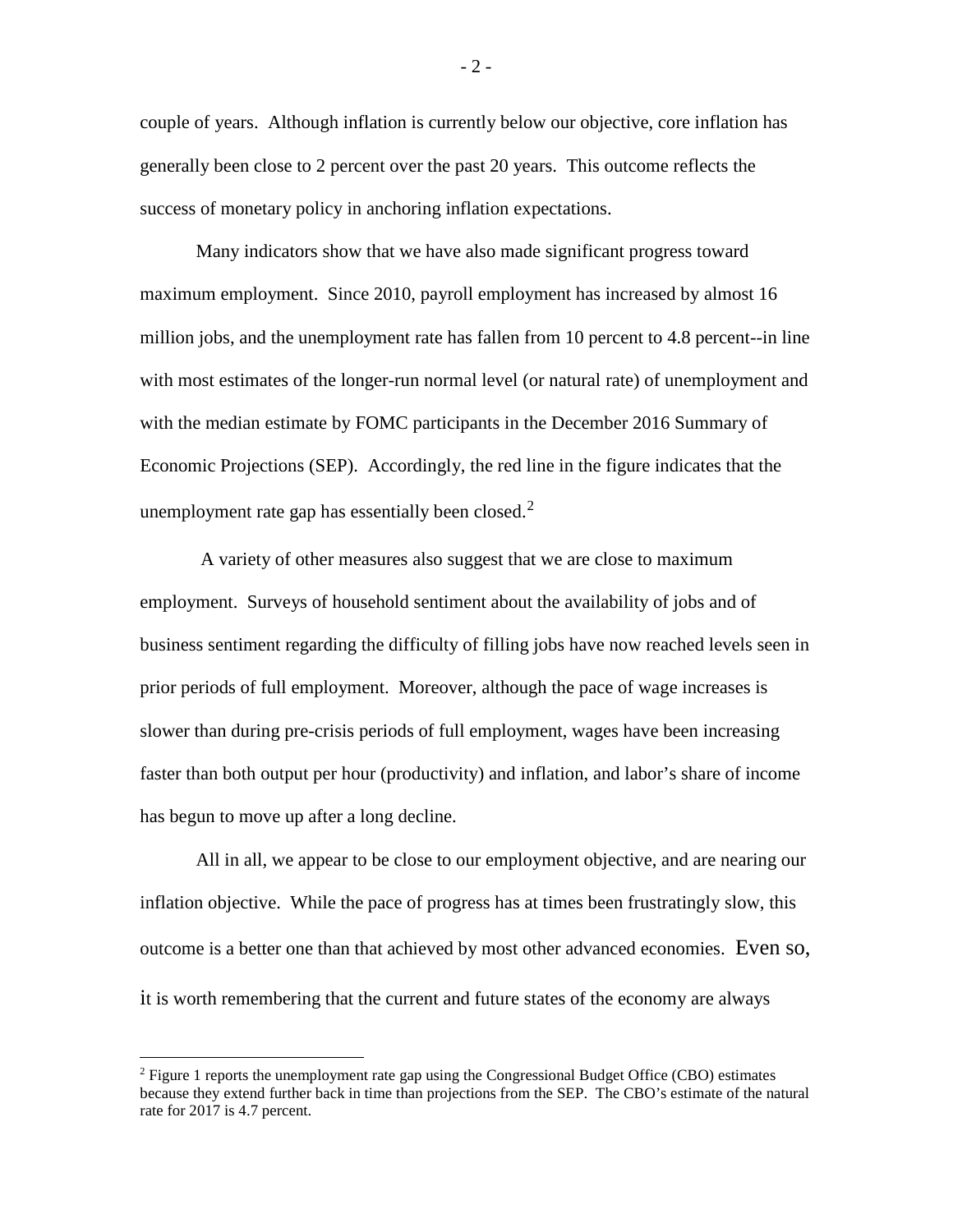uncertain, and today is no exception. Our discussions of the economy may sometimes ring in the ears of the public with more certainty than is appropriate. Take the concept of "maximum employment," which requires an estimate of both the natural rate of unemployment for those who are in the labor force and the sustainable level of labor force participation.<sup>[3](#page-3-0)</sup> The natural rate of unemployment is not directly observed, and the record suggests that it could be materially lower or higher than current estimates.<sup>[4](#page-3-1)</sup> There is also uncertainty about the underlying trend level of labor force participation. Participation has been declining since about 2000 because of the aging of our population and other secular trends, and analysts generally agree that participation will continue to decline over time for these reasons (figure 2). A canonical paper by a group of Fed economists estimates a trend rate of decline of about 0.3 percentage point per year.<sup>[5](#page-3-2)</sup> After declining sharply and dipping well below the prior trend in the years following the crisis, participation has been roughly flat since late 2013. Relative to this estimate of the declining trend, three years of flat participation implies a cyclical improvement of roughly 1 percentage point. But there is a range of views on the underlying trend and whether we can expect a bit more near-term cyclical improvement in participation. The

<span id="page-3-0"></span><sup>&</sup>lt;sup>3</sup> The labor force is made up of people who have jobs as well as people who are jobless but are looking for a job and are available to work. See Bureau of Labor Statistics, "Labor Force Participation," webpage, [https://www.bls.gov/bls/cps\\_fact\\_sheets/lfp\\_mock.htm](https://www.bls.gov/bls/cps_fact_sheets/lfp_mock.htm) (accessed February 17, 2017).

<span id="page-3-1"></span><sup>&</sup>lt;sup>4</sup> Confidence intervals around statistical estimates of the natural rate are routinely estimated to be quite wide, reflecting both uncertainty about the correct model specification as well as uncertainty about the parameter estimates given the model. The canonical paper by Staiger, Stock, and Watson puts the 95 percent confidence interval at 1-1/2 percentage points on either side of the point estimate. See Douglas Staiger, James H. Stock, and Mark W. Watson (1997), "How Precise Are Estimates of the Natural Rate of Unemployment?" in Christina D. Romer and David H. Romer, eds., *Reducing Inflation: Motivation and Strategy* (Chicago: University of Chicago Press).<br><sup>5</sup> See Stephanie Aaronson, Tomaz Cajner, Bruce Fallick, Felix Galbis-Reig, Christopher Smith, and

<span id="page-3-2"></span>William Wascher (2014), "Labor Force Participation: Recent Developments and Future Prospects," *Brookings Papers on Economic Activity*, Fall, pp. 197-275[, https://www.brookings.edu/wp](https://www.brookings.edu/wp-content/uploads/2016/07/Fall2014BPEA_Aaronson_et_al.pdf)[content/uploads/2016/07/Fall2014BPEA\\_Aaronson\\_et\\_al.pdf.](https://www.brookings.edu/wp-content/uploads/2016/07/Fall2014BPEA_Aaronson_et_al.pdf)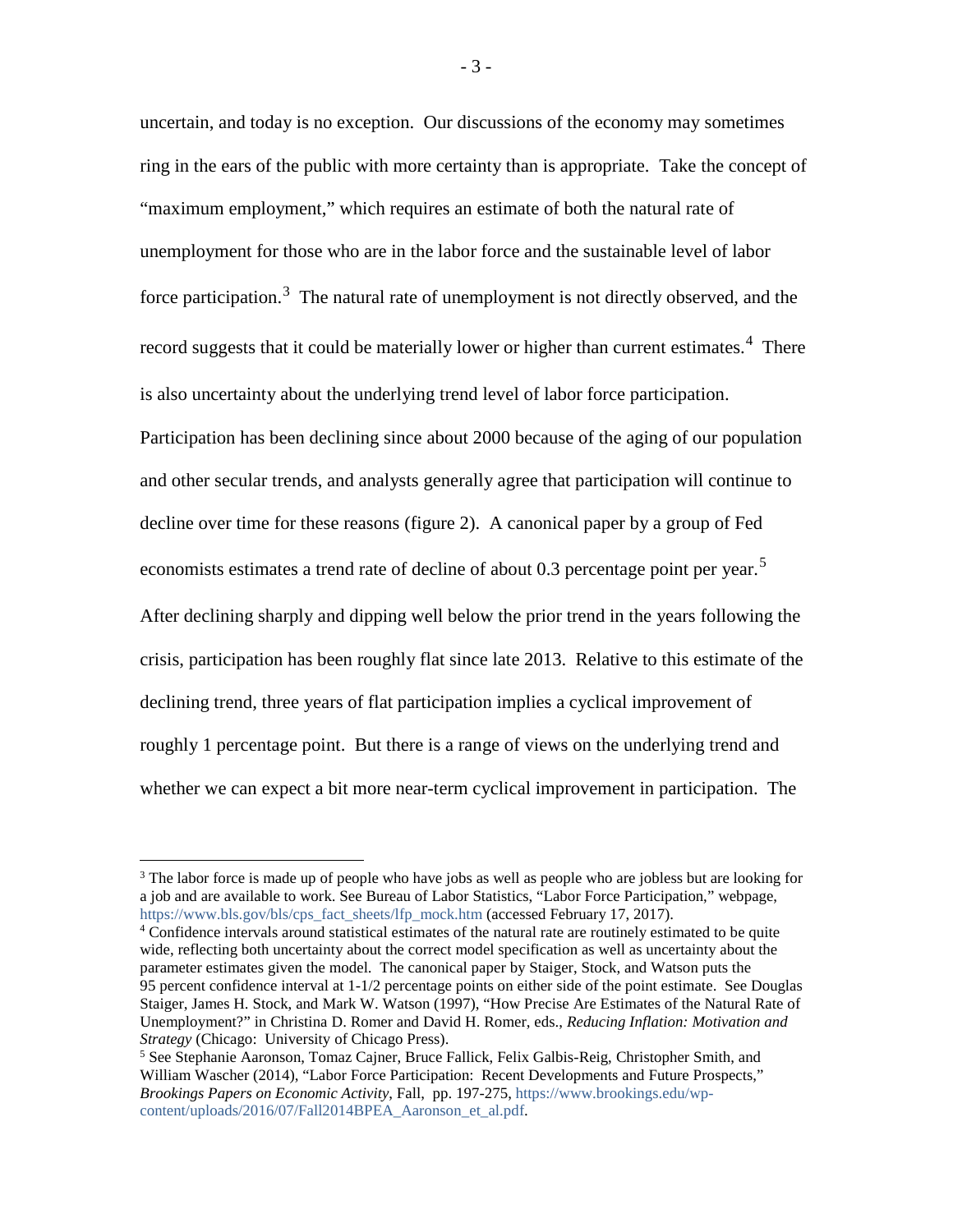Congressional Budget Office estimates that participation is currently 0.7 percentage point below its trend rate, which suggests remaining upside potential. By contrast, other recent work does not find a strong case for a meaningful further slack.<sup>[6](#page-4-0)</sup> The issue has important implications, since changes in participation can have material effects on the unemployment rate: Holding the level of employment constant, a 25 basis point change in the participation rate would lead roughly to a corresponding 40 basis point change in the unemployment rate.

#### **Longer-Run Issues**

#### *Productivity and growth*

Our economy is strong and operating near its capacity. But we face important challenges when it comes to the longer-term growth rate of the economy. Long-term economic growth depends mainly on nonmonetary factors such as population growth and workforce participation, the skills and aptitudes of our workforce, the tools at their disposal, and the pace of technological advance. Fiscal and regulatory policies can have important effects on these factors. The main long-run contribution monetary policy can make is to provide a stable macroeconomic and financial environment. The level of potential growth does have important implications for monetary policy.

One of the surprising features of this expansion has been that 2 percent growth in real gross domestic product (GDP) has been enough to create solid job gains and unexpectedly large declines in unemployment. During much of the recovery, forecasters

<span id="page-4-0"></span> <sup>6</sup> See Congressional Budget Office (2017), *The Budget and Economic Outlook: 2017 to 2027* (Washington: CBO, January), [https://www.cbo.gov/sites/default/files/115th-congress-2017-](https://www.cbo.gov/sites/default/files/115th-congress-2017-2018/reports/52370-outlook.pdf)

[<sup>2018/</sup>reports/52370-outlook.pdf;](https://www.cbo.gov/sites/default/files/115th-congress-2017-2018/reports/52370-outlook.pdf) and Alan B. Krueger (2016), "Where Have all the Workers Gone?" paper presented at the Federal Reserve Bank of Boston's 60th Economic Conference, held at the Federal Reserve Bank of Boston, Boston, October 4, [https://www.bostonfed.org/-/media/Documents/economic/conf/great](https://www.bostonfed.org/-/media/Documents/economic/conf/great-recovery-2016/Alan-B-Krueger.pdf)[recovery-2016/Alan-B-Krueger.pdf.](https://www.bostonfed.org/-/media/Documents/economic/conf/great-recovery-2016/Alan-B-Krueger.pdf)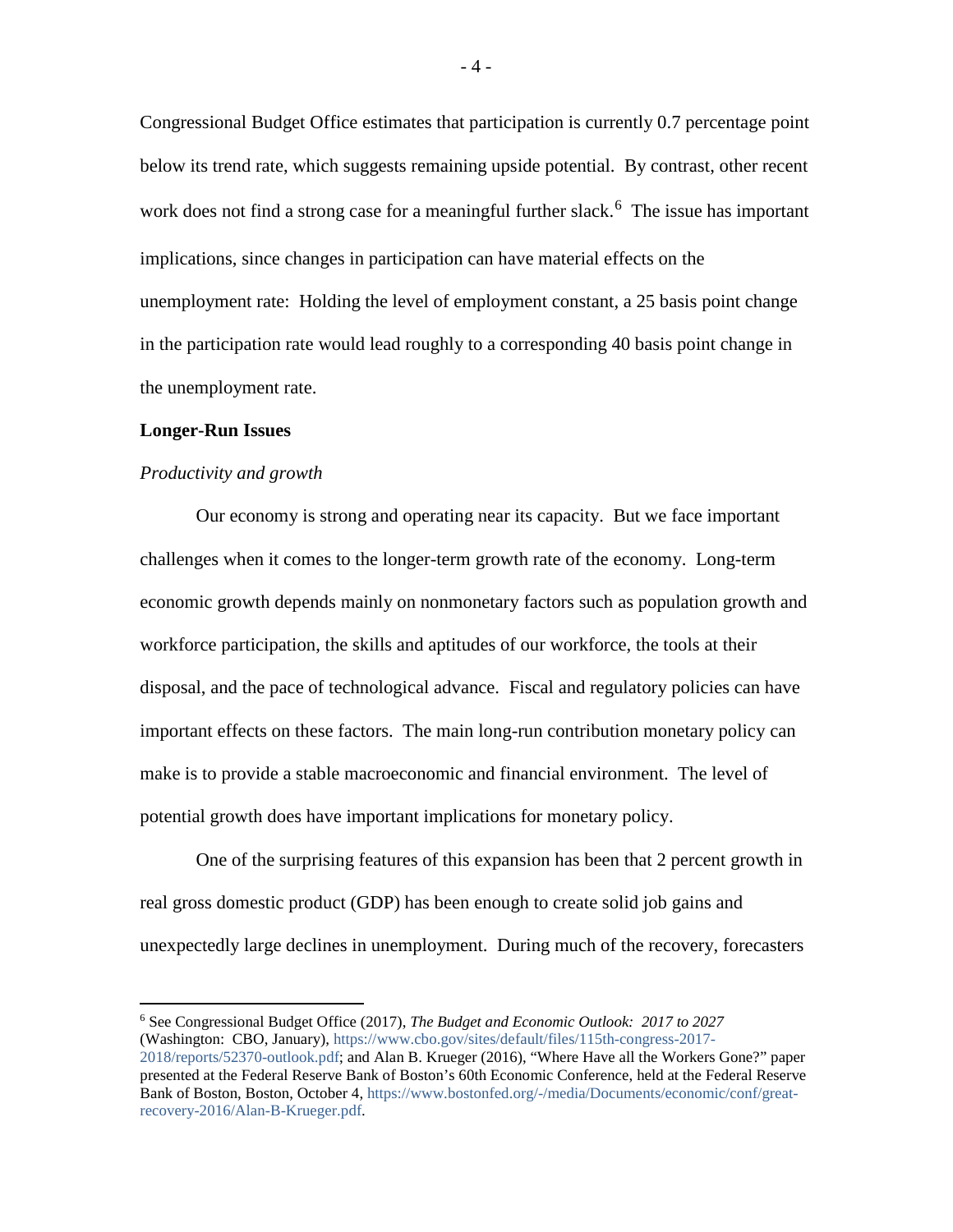have been overly optimistic about growth but too pessimistic on job creation and the decline in the unemployment rate. In 2007, the average expectation for long-run GDP growth from the Blue Chip survey of 50 forecasters was 2.9 percent (figure 3). The consensus estimate has moved down steadily since then and is now at 2.1 percent. Other forecasters have also lowered their estimates over time, including those sampled by the Survey of Professional Forecasters and, yes, FOMC participants.<sup>[7](#page-5-0)</sup> Yet, as this figure shows, unemployment has declined faster than expected.

More than the expected number of workers have been required to produce less than the expected amount of output. The implication is that trend productivity and, ultimately, potential growth are lower than expected. The decline in estimates of potential growth has been driven largely by unexpectedly weak productivity growth. Labor productivity has increased only 1/2 percent per year, on average, since 2011--the worst performance over such a period since World War II (figure 4). As this figure shows, productivity growth moves around significantly over time and has averaged about 2 percent since 1970. One factor behind the decline since the financial crisis is the relatively slow increase in the capital stock per worker, as weak demand and uncertainty about the future have held back business investment. But the more important factor has been the marked decline in total factor productivity (TFP), which represents the part of productivity that is not explained by capital increases or increases in the skills of the labor force. TFP is thought to be mainly a function of technological innovation and

- 5 -

<span id="page-5-0"></span><sup>&</sup>lt;sup>7</sup> The history of longer-run forecasts for real GDP growth from the SEP is shown in figure 4 of Jerome H. Powell (2016), "A View from the Fed," speech delivered at the Brookings Institution, Washington, November 30, [https://www.federalreserve.gov/newsevents/speech/powell20161130a.htm.](https://www.federalreserve.gov/newsevents/speech/powell20161130a.htm)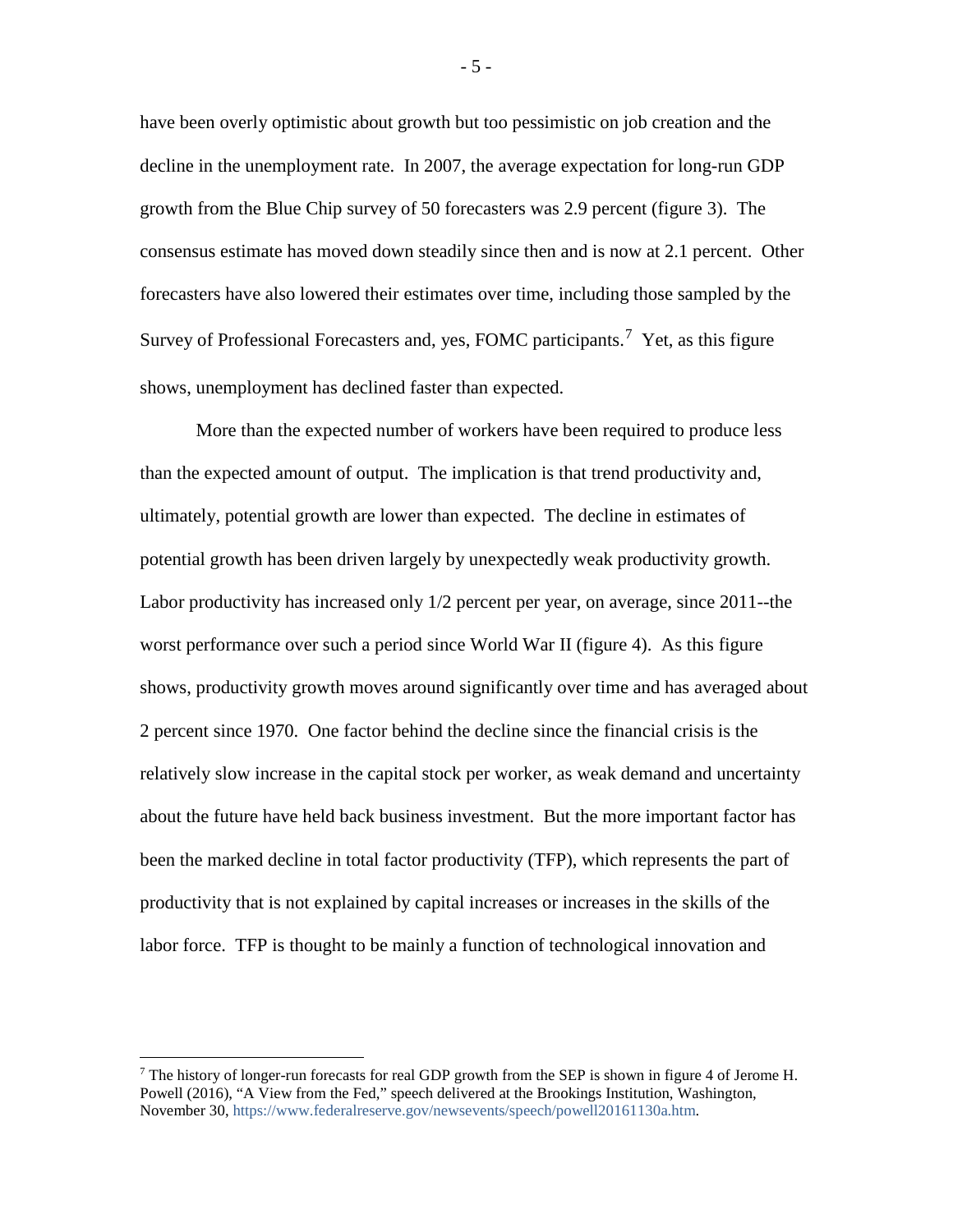efficiency gains. The decline in TFP growth has been widespread across advanced economies, suggesting that global trends are at play.<sup>[8](#page-6-0)</sup>

There is no consensus about the future direction of productivity growth.<sup>[9](#page-6-1)</sup> Some argue that the important paradigm-changing innovations are behind us, while others think that this slowdown is only a passing phase. One thing on which all agree is that the future prospects for productivity growth and potential GDP are highly uncertain. I hope there is also broad agreement on the need for policies that maximize potential growth and spread prosperity as widely as possible. We need policies that encourage labor force participation and investment in education and training, in infrastructure, and in businesses. These policies are, of course, mostly outside the authority of the Federal Reserve.

#### *Low interest rates*

Another unanticipated feature of this recovery has been the low level of both short- and longer-term interest rates. At 2.4 percent, the yield on the 10-year Treasury is far below levels typically seen before the financial crisis (figure 5). Of course, Fed

<span id="page-6-0"></span><sup>&</sup>lt;sup>8</sup> There may also be a role for homegrown factors, such as the decrease in business dynamism. See Jerome H. Powell (2016), "Recent Economic Developments, Monetary Policy Considerations, and Longer-Term Prospects," speech delivered at the Chicago Council on Global Affairs, Chicago, June 28, [https://www.federalreserve.gov/newsevents/speech/powell20160628a.htm.](https://www.federalreserve.gov/newsevents/speech/powell20160628a.htm) The worldwide nature of the slowdown is documented in Organisation for Economic Co-operation and Development (2016), "New OECD Indicators Trace Productivity Growth Slowdown Pre- and Post-Crisis," webpage, OECD, [http://www.oecd.org/economy/newoecdindicatorstraceproductivitygrowthslowdownpre-andpost-crisis.htm.](http://www.oecd.org/economy/newoecdindicatorstraceproductivitygrowthslowdownpre-andpost-crisis.htm)  For a discussion of the effects of dynamism on productivity, see Lucia Foster, John Haltiwanger, and C.J. Krizan (2001), "Aggregate Productivity Growth: Lessons from Microeconomic Evidence," in Charles R. Hulten, Edwin R. Dean, and Michael J. Harper, eds., *New Developments in Productivity Analysis* (Chicago: University of Chicago Press).

<span id="page-6-1"></span><sup>9</sup> On the pessimistic end of the spectrum are analysts such as Robert J. Gordon (2016), *The Rise and Fall of American Growth: The U.S. Standard of Living since the Civil War* (Princeton, N.J.: Princeton University Press). Among the optimists are Erik Brynjolfsson and Andrew McAfee (2014), *The Second Machine Age: Work, Progress, and Prosperity in a Time of Brilliant Technologies* (New York: W.W. Norton & Company).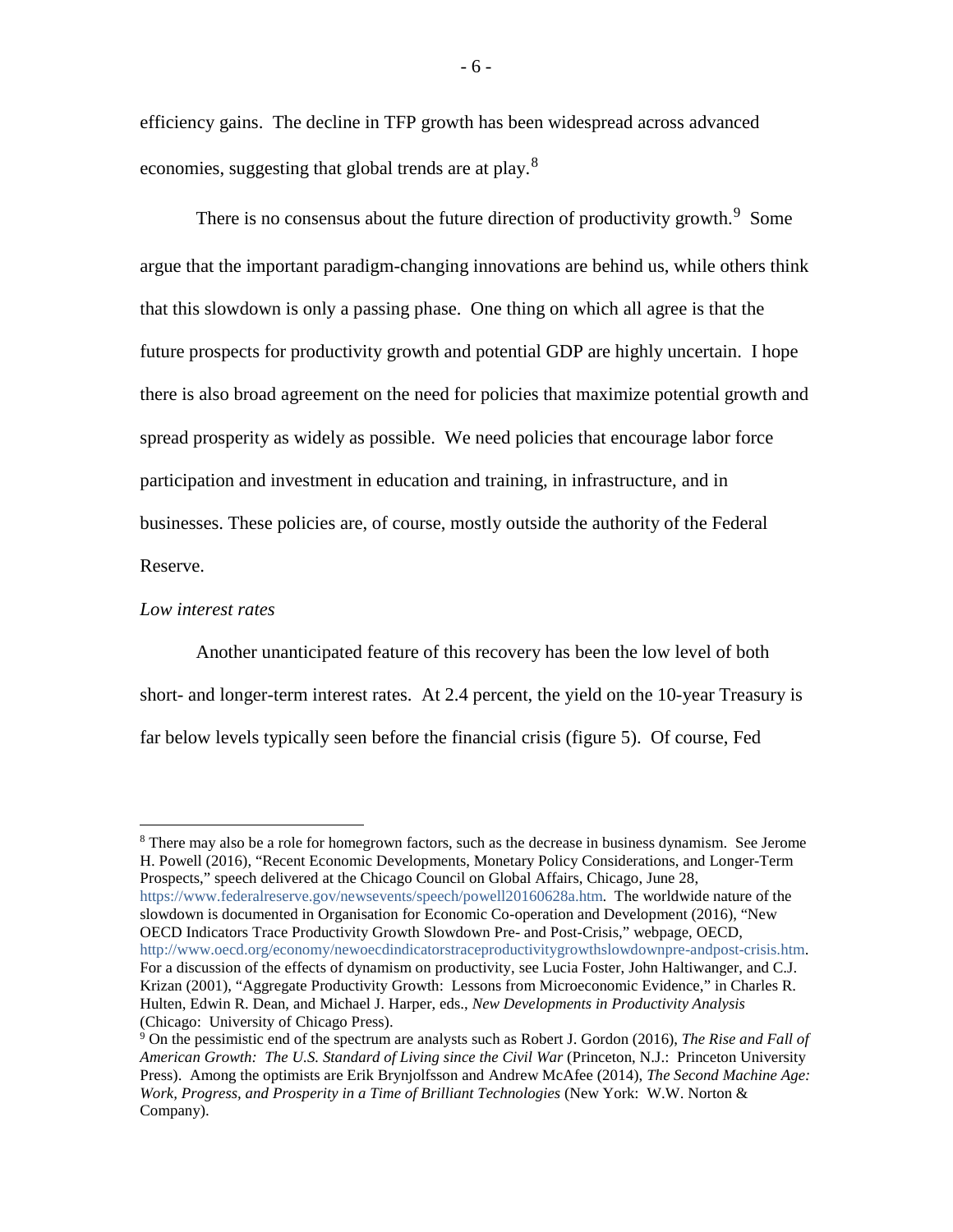policy is a factor in holding down longer-term yields. But longer-term rates have been declining for more than 30 years, for several reasons. Much of the decline is due to significantly lower long-term expectations of inflation, as well as reduced term premiums, likely reflecting both lower inflation risk and the fact that, with anchored inflation expectations, nominal bonds have become an attractive hedge against market risk. Regulatory changes have raised demand for safe assets. Lower potential growth implies lower returns and therefore lower rates. Changes in savings and investment demand owing to demographics and other factors have put downward pressure on yields as well.

As a result, the real federal funds rate that is neither contractionary nor expansionary when the economy is operating near its potential--the so-called neutral real rate or r\*--has declined significantly. We cannot directly observe the neutral rate but can only infer it from the evolution of the economy--it "is seen by its works."<sup>10</sup> The neutral rate changes significantly over time, and estimates of its level entail substantial uncertainty.<sup>11</sup> Before the crisis, the longer-run neutral real rate was generally thought to be roughly stable at around 2.25 percent. Since the crisis, estimates have declined steadily. For example, the median estimate implied by FOMC participants stood at 1.0 percent in the December 2016 SEP. Many analysts believe that the neutral rate is even

<span id="page-7-0"></span> <sup>10</sup> See John H. Williams (1931), "The Monetary Doctrines of J. M. Keynes," *Quarterly Journal of Economics,* vol. 45 (August), pp. 547-87.

<span id="page-7-1"></span> $<sup>11</sup>$  See Jerome H. Powell (2016), "Discussion of the Paper 'Language after Liftoff: Fed Communication</sup> Away from the Zero Lower Bound,'" speech delivered at the 2016 U.S. Monetary Policy Forum, New York, February 26, [https://www.federalreserve.gov/newsevents/speech/powell20160226a.htm.](https://www.federalreserve.gov/newsevents/speech/powell20160226a.htm) See also Michael Feroli, David Greenlaw, Peter Hooper, Frederic Mishkin, and Amir Sufi (2016), "Language after Liftoff: Fed Communication Away from the Zero Lower Bound," paper presented at the 2016 U.S. Monetary Policy Forum, a conference sponsored by the University of Chicago Booth School of Business, held in New York, February 26; see [https://research.chicagobooth.edu/igm/events/conferences/2016](https://research.chicagobooth.edu/igm/events/conferences/2016-usmonetaryforum.aspx) [usmonetaryforum.aspx.](https://research.chicagobooth.edu/igm/events/conferences/2016-usmonetaryforum.aspx)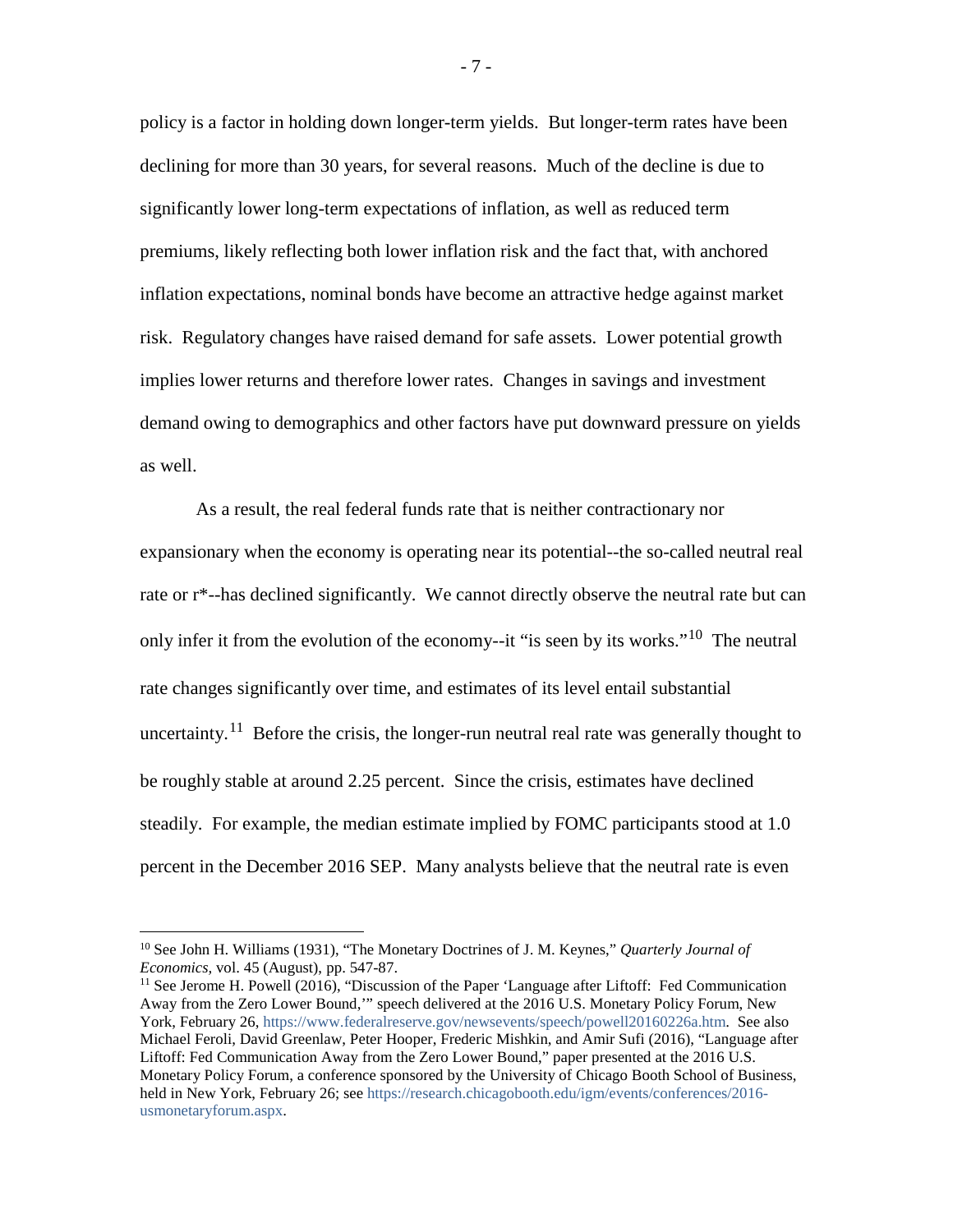lower than that today and will only return to its longer-run value over time.<sup>[12](#page-8-0)</sup> One important implication is that today's low rates are not as stimulative as they may seem- consider that, despite historically low rates, inflation has run consistently below target.

### **Monetary Policy amid Uncertainty**

I'd like to turn now to monetary policy. I expect the economy to continue broadly along its current path, which implies further labor market tightening and inflation edging closer to 2 percent. On this path, unemployment would decline modestly below current estimates of the natural rate and remain there for some time. I see that as a desirable outcome and do not see data suggesting that we are behind the curve. In recent years, the economy has faced significant downside risks, particularly from weak global conditions. The Committee has been quite patient, and I believe that has served us well. But risks now seems to me to be more in balance. Going forward, I see it as appropriate to gradually tighten policy as long as the economy continues to behave roughly as expected. As always, the actual path could be faster or slower than expected and will depend on developments in the economy.

Before concluding, I would like to turn briefly to a discussion of how policy decisions are made, including the role of simple monetary policy rules. Since the 1990s, central banks have grown ever more communicative about their monetary policy

<span id="page-8-0"></span> $12$  See, for example, Kathryn Holston, Thomas Laubach, and John C. Williams (2016), "Measuring the Natural Rate of Interest: International Trends and Determinants," Federal Reserve Bank of San Francisco Working Paper Series 2016-11 (San Francisco: Federal Reserve Bank of San Francisco, August), [http://www.frbsf.org/economic-research/files/wp2016-11.pdf;](http://www.frbsf.org/economic-research/files/wp2016-11.pdf) Benjamin K. Johannsen and Elmar Mertens (2016), "The Expected Real Interest Rate in the Long Run: Time Series Evidence with the Effective Lower Bound," FEDS Notes (Washington: Board of Governors of the Federal Reserve System, February 9), [http://dx.doi.org/10.17016/2380-7172.1703;](http://dx.doi.org/10.17016/2380-7172.1703) and Michelle Bongard and Benjamin K. Johannsen (2016), "The Neutral Rate and the Summary of Economic Projections," FEDS Notes (Washington: Board of Governors of the Federal Reserve System, November 28),

[https://www.federalreserve.gov/econresdata/notes/feds-notes/2016/neutral-rate-and-the-summary-of](https://www.federalreserve.gov/econresdata/notes/feds-notes/2016/neutral-rate-and-the-summary-of-economic-projections-20161128.html)[economic-projections-20161128.html.](https://www.federalreserve.gov/econresdata/notes/feds-notes/2016/neutral-rate-and-the-summary-of-economic-projections-20161128.html)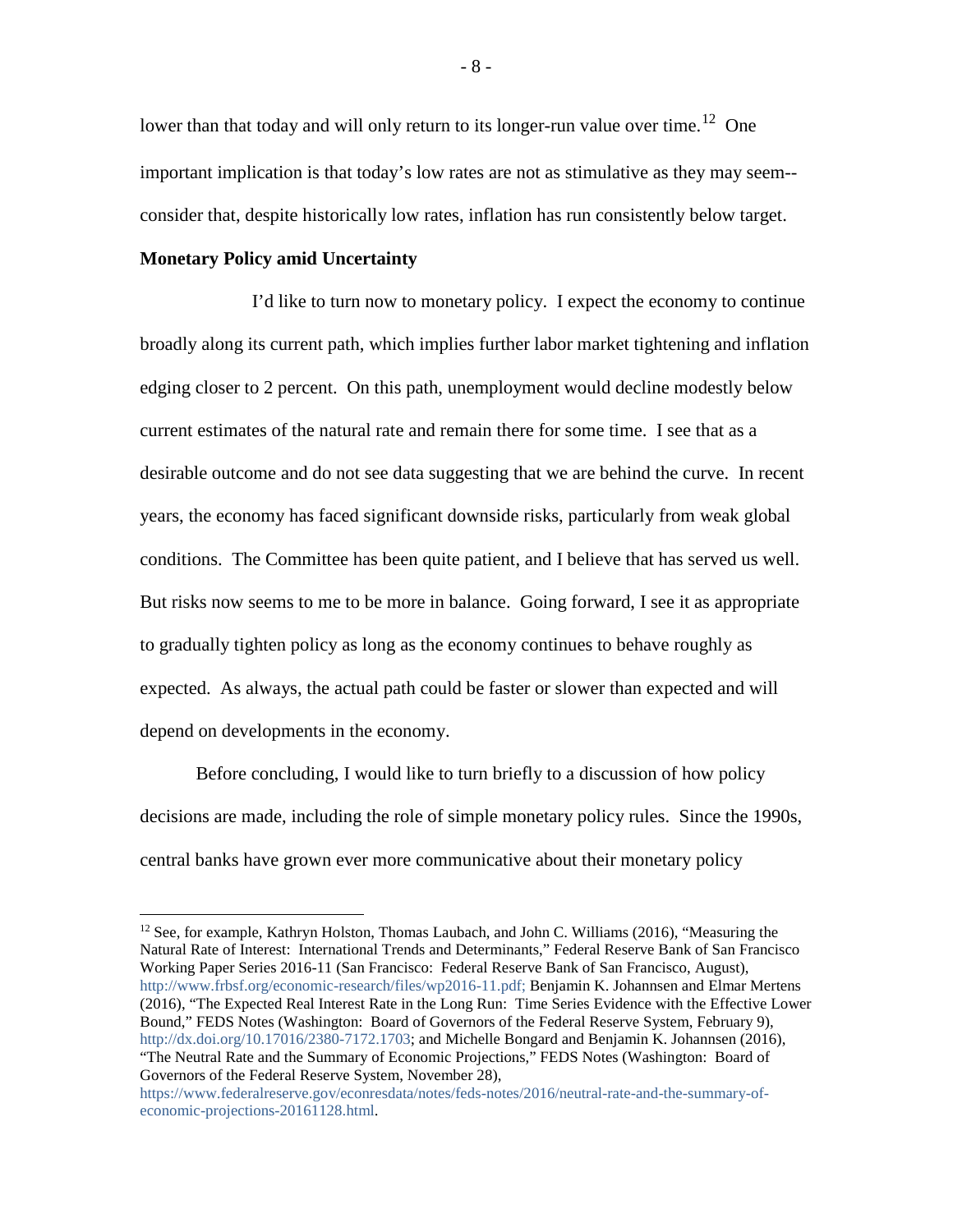decisions. A central tenet that underlies this increase in transparency is that monetary policy is more effective when the public understands how the central bank will respond to changing conditions, and can calibrate expectations accordingly.<sup>13</sup> That means that the Committee must have a clearly communicated, systematic way of responding to changes in economic conditions and the outlook. In that spirit, the FOMC takes a forwardlooking approach to policymaking, whereby each policy decision the FOMC makes is grounded not just in current assessments of the economy but also in expectations for how the economy will evolve relative to our goals. Individual participants develop their own forecasts of the economy's evolution. The Committee then makes a collective decision, embodied in the postmeeting statement, setting monetary policy to achieve those goals.<sup>14</sup> Over time, incoming information and shocks to the economy inevitably alter views of the appropriate path for monetary policy. One way of seeing this is through the SEP forecasts of individual FOMC participants. These forecasts tend to converge over time to the Committee's 2 percent inflation objective and to each individual's interpretation of maximum employment, because each individual explicitly writes down a path for policy that is intended to achieve those outcomes. Accordingly, revisions to the projections tend

<span id="page-9-0"></span><sup>&</sup>lt;sup>13</sup> See Michael Woodford (2001), "Monetary Policy in the Information Economy," paper presented at "Economic Policy for the Information Economy," a symposium sponsored by the Federal Reserve Bank of Kansas City, held in Jackson Hole, Wyo., Aug. 30-Sept. 1, pp. 297-370,

[https://www.kansascityfed.org/publicat/sympos/2001/papers/S02wood.pdf;](https://www.kansascityfed.org/publicat/sympos/2001/papers/S02wood.pdf) and Alan S. Blinder, Michael Ehrmann, Marcel Fratzscher, Jakob De Haan, and David-Jan Jansen (2008), "Central Bank Communication and Monetary Policy: A Survey of Theory and Evidence," *Journal of Economic Literature*, vol. 46 (December), pp. 910-45.

<span id="page-9-1"></span><sup>&</sup>lt;sup>14</sup> See Janet L. Yellen (2017), "The Economic Outlook and the Conduct of Monetary Policy," speech delivered at the Stanford Institute for Economic Policy Research, Stanford, Calif., January 19, [https://www.federalreserve.gov/newsevents/speech/yellen20170119a.htm.](https://www.federalreserve.gov/newsevents/speech/yellen20170119a.htm)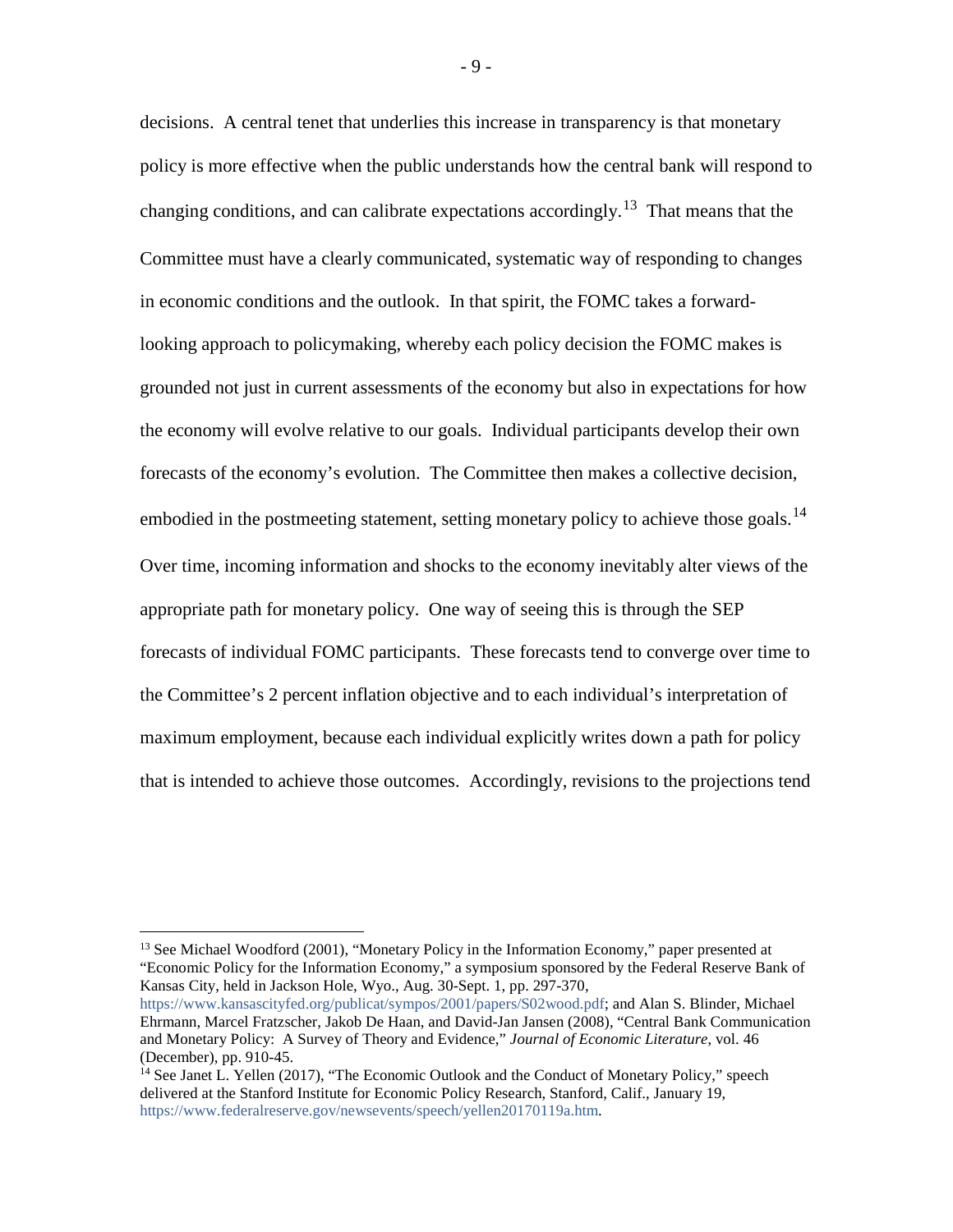to show up in the path for the federal funds rate that each individual sees as appropriate to achieve those objectives.<sup>[15](#page-10-0)</sup>

In preparing for FOMC meetings, policymakers routinely review alternative policy paths prescribed by several simple policy rules that are in wide usage.<sup>[16](#page-10-1)</sup> Decades of research have produced many variations of these rules, which are typically derived from differing but valid insights and which yield different rate paths. For example, economists at the Federal Reserve Bank of Cleveland regularly update on the Bank's website an analysis of seven different rules and their prescriptions.<sup>[17](#page-10-2)</sup>

A good way to see the range of possibilities is through a generalized form of a Taylor-type rule (figure  $6$ ).<sup>18</sup> As you can see, this rule is based on key factors for monetary policy, such as the neutral real rate of interest, or r\*, and deviations of inflation and output or unemployment from their longer-run values. While these are often called "simple" rules, application of a rule requires a significant number of important choices. It is necessary to pick a value or a path for r\*. The rule also calls for an estimate of the output or unemployment rate gap. There is particularly high uncertainty about measuring the deviation of output from its potential; our real-time estimates of this gap are often

<span id="page-10-0"></span><sup>&</sup>lt;sup>15</sup> The SEP is not a "consensus" forecast of the Committee, and the interest rate projections in the SEP are each individual participant's assessment of appropriate monetary policy. Thus, the Committee's forwardlooking approach to policymaking is not the same as the forecast-targeting approach advocated by Svensson (2005) and others. See Lars E.O. Svensson (2005), "Monetary Policy with Judgment: Forecast Targeting," *International Journal of Central Banking*, vol. 1 (June), pp. 1-54.

<span id="page-10-1"></span><sup>&</sup>lt;sup>16</sup> For another discussion of simple rules and their role in the Committee's policy process, see Stanley Fischer (2017), "I'd Rather Have Bob Solow Than an Econometric Model, But . . . ," speech delivered at the Warwick Economics Summit, Coventry, United Kingdom, February 11, [https://www.federalreserve.gov/newsevents/speech/fischer20170211a.htm.](https://www.federalreserve.gov/newsevents/speech/fischer20170211a.htm)

<span id="page-10-2"></span><sup>&</sup>lt;sup>17</sup> See Federal Reserve Bank of Cleveland (2017), "Simple Monetary Policy Rules," webpage, Federal Reserve Bank of Cleveland[, https://www.clevelandfed.org/our-research/indicators-and-data/simple](https://www.clevelandfed.org/our-research/indicators-and-data/simple-monetary-policy-rules.aspx)[monetary-policy-rules.aspx.](https://www.clevelandfed.org/our-research/indicators-and-data/simple-monetary-policy-rules.aspx)

<span id="page-10-3"></span><sup>&</sup>lt;sup>18</sup> See John B. Taylor and John C. Williams (2010), "Simple and Robust Rules for Monetary Policy," in Benjamin M. Friedman and Michael Woodford, eds., *Handbook of Monetary Economics*, vol. 3 (Amsterdam: Elsevier), pp. 829-59.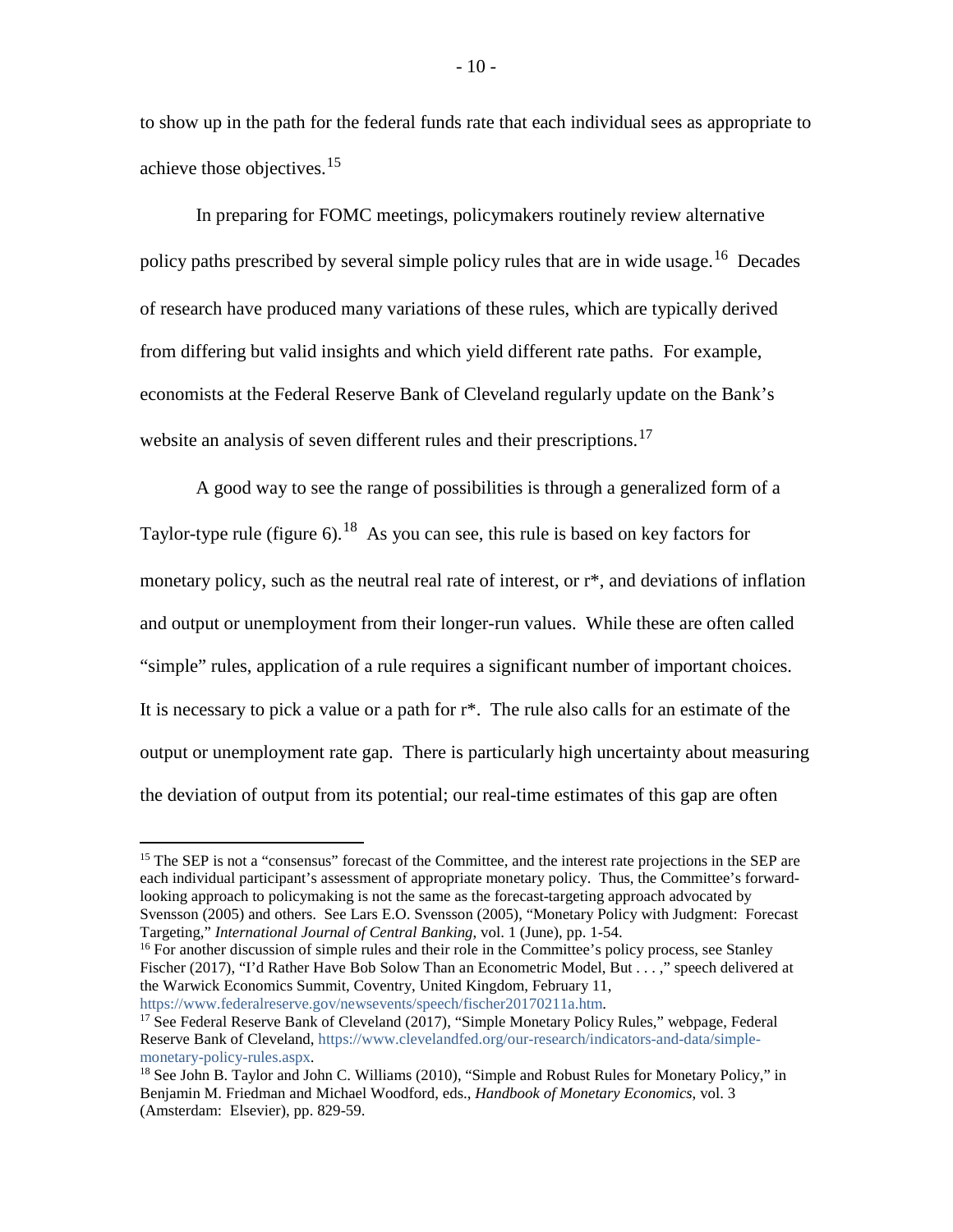revised substantially in hindsight. To reduce that uncertainty, we often use the unemployment gap rather than the output gap in these rules.<sup>[19](#page-11-0)</sup> We also need to pick values for the coefficients *a* and *b*, whether they are the values John Taylor posited in his seminal 1993 article or other values from the vast literature that has come since.<sup>[20](#page-11-1)</sup>

There are still other choices to make. Traditional policy rules are backward looking in the sense that they use available data about inflation and output. But monetary policy needs to be forward looking, as I discussed, and there are rules that rely on forecasts of inflation and output. Finally, many have advanced the view that, when times are particularly uncertain, monetary policy should react cautiously to incoming information.<sup>[21](#page-11-2)</sup> That insight leads to rules that incorporate inertia, thereby slowing down the movement of rates over time. Each of these insights has some validity, and each has important implications for the prescriptions of a policy rule.

<span id="page-11-0"></span><sup>&</sup>lt;sup>19</sup> In general, the unemployment rate is more informative of the state of the business cycle than GDP because of the difficulties in estimating potential output. See Charles A. Fleischman and John M. Roberts (2011), "From Many Series, One Cycle: Improved Estimates of the Business Cycle from a Multivariate Unobserved Components Model," Finance and Economics Discussion Series 2011-46 (Washington: Board of Governors of the Federal Reserve System, October),

[https://www.federalreserve.gov/pubs/feds/2011/201146/201146pap.pdf.](https://www.federalreserve.gov/pubs/feds/2011/201146/201146pap.pdf)

<span id="page-11-1"></span><sup>20</sup> See John B. Taylor (1993), "Discretion versus Policy Rules in Practice*,*" *Carnegie-Rochester Conference Series on Public Policy,* vol. 39 (December), pp. 195-214.

<span id="page-11-2"></span><sup>21</sup> See William Brainard (1967), "Uncertainty and the Effectiveness of Policy," *American Economic Review*, vol. 57 (May), pp. 411-25. In discussing the effects of uncertainty on monetary policy, Blinder (1998, p. 11) notes that policymakers "should compute the direction and magnitude of their optimal policy move . . . and then do less." See Alan S. Blinder (1998), *Central Banking in Theory and Practice* (Cambridge, Mass.: MIT Press). Others have suggested that inertia may be a feature of making decisions by committee; see Clare Lombardelli, James Proudman, and James Talbot (2005), "Committees versus Individuals: An Experimental Analysis of Monetary Policy Decision Making," *International Journal of Central Banking*, vol. 1 (June), pp. 181-205; and Francisco Ruge-Murcia and Alessandro Riboni (forthcoming), "Collective versus Individual Decision-making: A Case Study of the Bank of Israel Law," *European Economic Review*.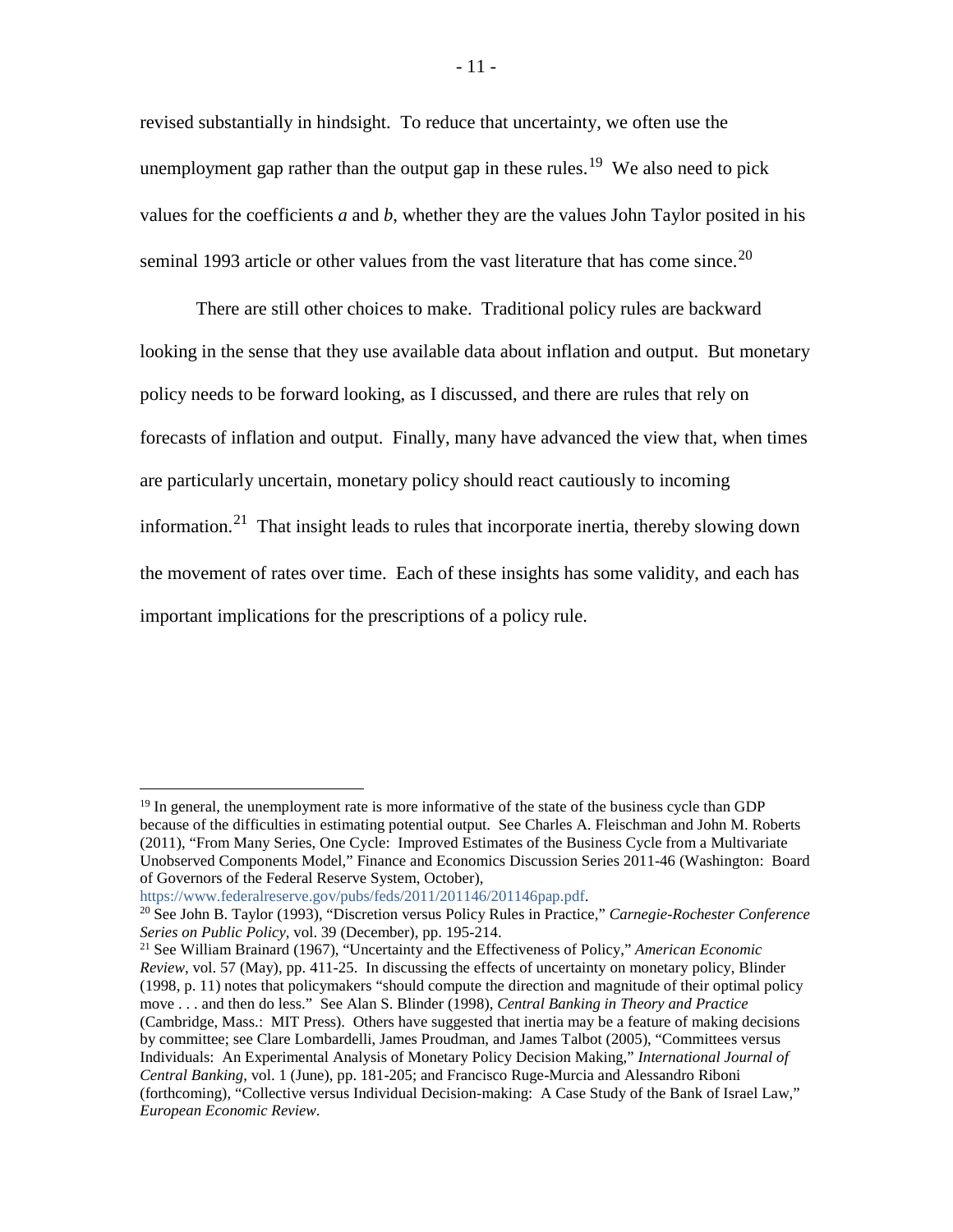Figure 7 shows the prescriptions of three simple policy rules since  $2000^{22}$  $2000^{22}$  $2000^{22}$  While the rules often diverged, all of them called for a substantial reduction in the federal funds rate around the time of the financial crisis, and all of them prescribed easing well below the effective lower bound  $(ELB)$ <sup>[23](#page-12-1)</sup> Faced with the impossibility of providing more accommodation at the ELB through deeply negative policy rates, the Committee turned instead to two unconventional monetary policy tools--large-scale securities purchases and forward guidance.

Figure 8 shows the Taylor (1993) rule for different values of r\* layered over the "dots" from the December 2016 SEP, with a black horizontal line at the median value for each year.<sup>[24](#page-12-2)</sup> The red solid line shows the rule prescriptions when the intercept is set equal to 2 percent, as in Taylor's original formulation. If we replace that intercept with the median of the longer-run r\* from the December 2016 SEP, which is 1 percent (the blue dashed line), we see that the rule prescribes policy interest rates lower than the unadjusted rule. However, many observers believe that the neutral real interest rate is currently well below its longer-run value. The language that has appeared in the Committee's postmeeting statement since December 2015 that "the federal funds rate is likely to remain, for some time, below levels that are expected to prevail in the longer

<span id="page-12-1"></span><sup>23</sup> Ben Bernanke finds that a "balanced approach" rule estimated using real-time data closely tracks the federal funds rate from 1996 through 2008. See Ben S. Bernanke (2015), "The Taylor Rule: A Benchmark for Monetary Policy?" *Ben Bernanke's Blog,* April 28, [https://www.brookings.edu/blog/ben](https://www.brookings.edu/blog/ben-bernanke/2015/04/28/the-taylor-rule-a-benchmark-for-monetary-policy/)[bernanke/2015/04/28/the-taylor-rule-a-benchmark-for-monetary-policy.](https://www.brookings.edu/blog/ben-bernanke/2015/04/28/the-taylor-rule-a-benchmark-for-monetary-policy/)

<span id="page-12-0"></span><sup>&</sup>lt;sup>22</sup> These are static simulations and do not incorporate feedback from the policy rule to real activity or inflation.

<span id="page-12-2"></span> $^{24}$  Figure 2 of the SEP provides each individual FOMC participant's assessment of "appropriate monetary" policy" in the form of a dot plot. "Appropriate monetary policy" is defined as the future path of policy that each participant deems most likely to foster outcomes for economic activity and inflation that best satisfy his or her individual interpretation of the Federal Reserve's objectives of maximum employment and price stability. The policy prescriptions are derived using the median projections for core PCE price inflation, the unemployment rate, and the longer-run normal unemployment rate from the December 2016 SEP.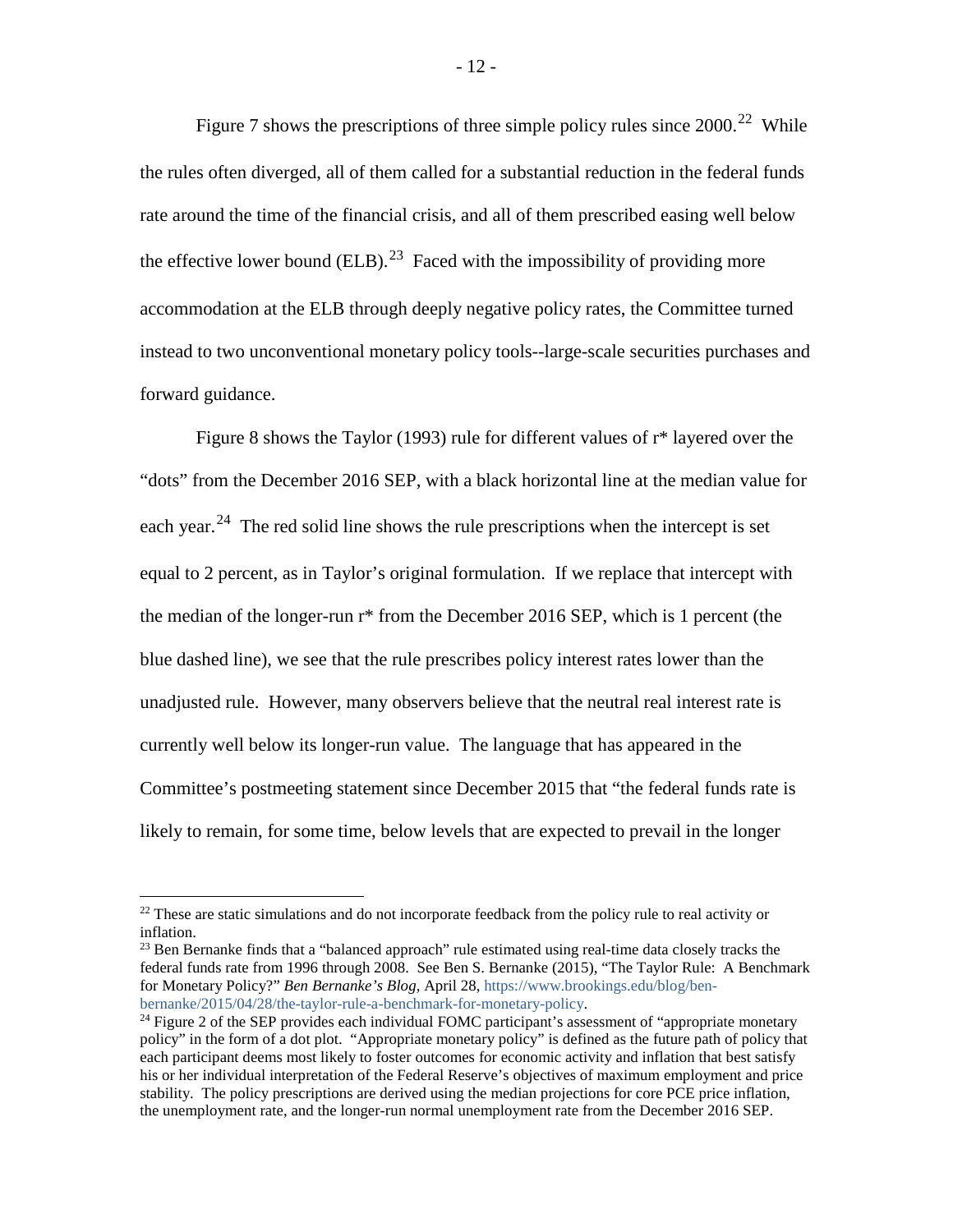run" is consistent with this view. Some estimates put the current value of r\* close to zero, which leads to the purple dashed-dotted line in figure  $8.<sup>25</sup>$  $8.<sup>25</sup>$  $8.<sup>25</sup>$ 

Figure 9 provides prescriptions from the policy rules shown in figure 7 that vary along dimensions other than the neutral real rate. The first-difference rule shown by the purple dashed-dotted line incorporates forecasts by prescribing changes to the federal funds rate based on projected inflation relative to its objective and the projected change in the output gap.<sup>[26](#page-13-1)</sup> The insight behind this rule is that it does not require estimates of the neutral real rate or the level of the output gap.<sup>27</sup> The green dashed line shows the policy prescription from an inertial version of the "balanced approach" rule with an intercept of 1 percent, which includes a lagged value of the nominal interest rate.[28](#page-13-3) This rule does not go as far as the first-difference rule in eliminating the level of r\* from the policy prescription, but it does prescribe that policy move only slowly toward its longer-run level, which places less weight in the short-run on the estimate of r\*. This rule

<span id="page-13-0"></span><sup>&</sup>lt;sup>25</sup> See Kathryn Holston, Thomas Laubach, and John C. Williams (2016), "Measuring the Natural Rate of Interest: International Trends and Determinants," Finance and Economics Discussion Series 2016-073 (Washington: Board of Governors of the Federal Reserve System, September), [https://www.federalreserve.gov/econresdata/feds/2016/files/2016073pap.pdf.](https://www.federalreserve.gov/econresdata/feds/2016/files/2016073pap.pdf)

<span id="page-13-1"></span> $^{26}$  Orphanides (2003) proposed a rule that sets changes in the nominal interest rate equal to deviations in nominal income growth relative to target,  $\Delta R = \beta \int (\pi + \Delta y) - (\pi^* + \Delta y^*)$ , where y is real GDP. The forecast-based version employed here substitutes the change in the unemployment gap for the change in the output gap (using an Okun's law coefficient of 2) and sets β to 0.5, yielding  $\Delta R = 0.5$  (π – π\*) –  $\Delta u$ . When implemented using forecasts, inflation is the 4-quarter inflation rate 3 quarters ahead, and  $\Delta u$  is the 4quarter change in the unemployment rate 3 quarters ahead. See Athanasios Orphanides (2003), "Historical Monetary Policy Analysis and the Taylor Rule," *Journal of Monetary Economics*, vol. 50 (July), pp. 983- 1022.

<span id="page-13-2"></span><sup>&</sup>lt;sup>27</sup> While the natural rate of interest may be changing over time and the first-difference rule does not take these changes into account, Orphanides and Williams (2007) argue that rules like the first-difference rule can deliver good economic performance even when there is uncertainty about those changes. See Athanasios Orphanides and John C. Williams (2007), "Robust Monetary Policy with Imperfect Knowledge," *Journal of Monetary Economics*, vol. 54 (July), pp. 1406-35.

<span id="page-13-3"></span><sup>&</sup>lt;sup>28</sup> Chair Yellen has called this rule the "balanced-approach" rule. See Janet L. Yellen (2012), "Perspectives on Monetary Policy," speech delivered at the Boston Economic Club Dinner, Boston, June 6, https://www.federalreserve.gov/newsevents/speech/yellen20120606a.htm. This rule has also been considered by others. For example, see John B. Taylor (1999), "A Historical Analysis of Monetary Policy Rules," in John B. Taylor, ed., *Monetary Policy Rules* (Chicago: University of Chicago Press), p. 319-341.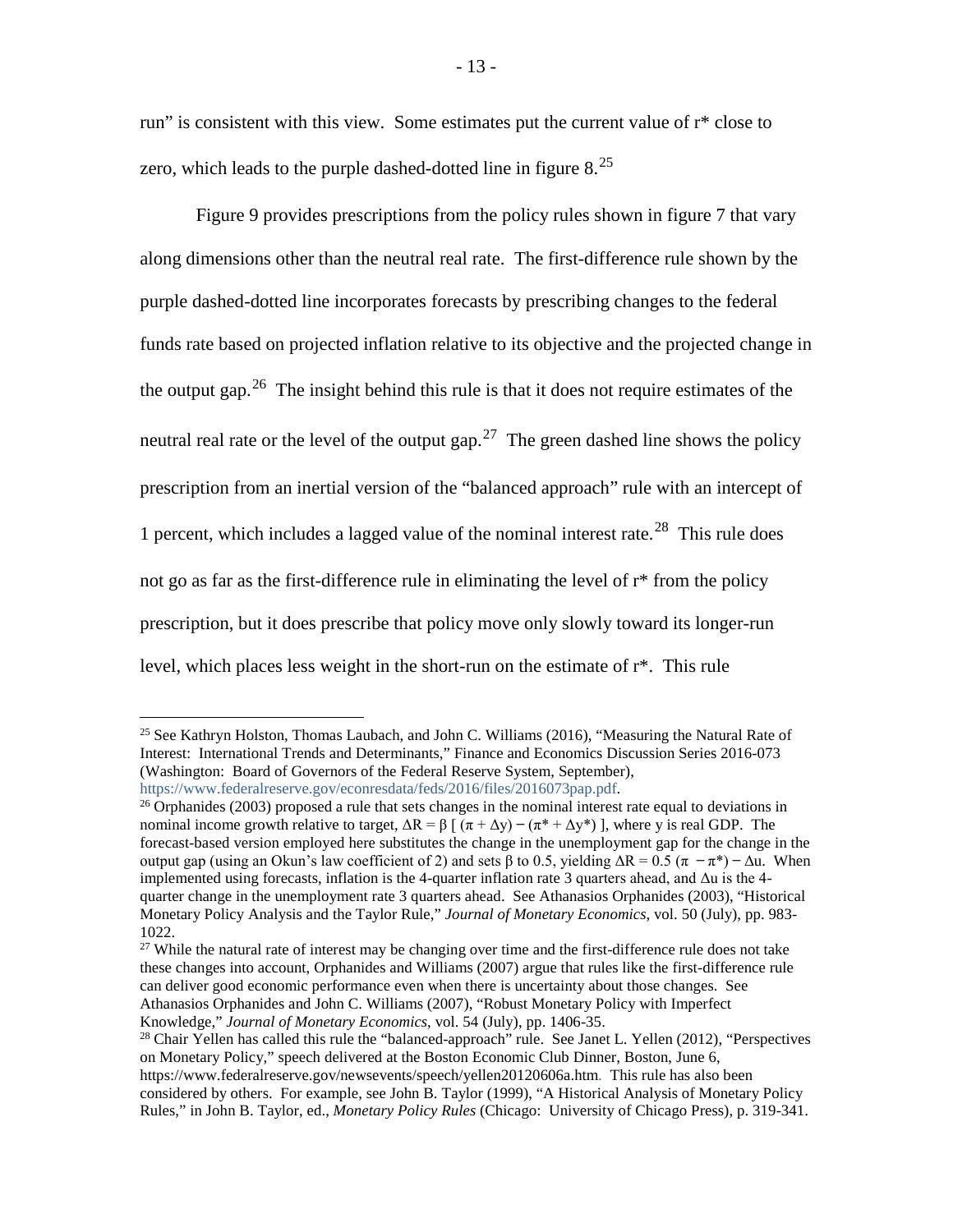prescription is closer to FOMC participants' assessments of appropriate monetary policy. Although many FOMC participants believe that r\* has fallen, they also believe that it will rise toward a longer-term level of 1 percent over time, and the better fit of the inertial rule in part captures this assessment.

I would offer several takeaways from this overview. There is general agreement that these simple policy rules do provide interesting and useful insights into policy. To gain the benefit of those insights, it is helpful to look at a range of rules. But there is no consensus that any one rule is best, let alone that it would be desirable to require the FOMC to pick and mechanically follow one rule to the exclusion of others.<sup>[29](#page-14-0)</sup>

Simple rules also leave out critical considerations for the path of policy. One such consideration of great importance is that, with the secular decline in interest rates over the past 35 years, policy is now far more likely to hit the ELB than had been thought, which may present severe challenges. Research suggests that, as a precautionary matter, policy should be more aggressive in providing accommodation as rates move closer to the ELB.<sup>30</sup> But there is no consensus today on whether or how to incorporate ELB-related risks into a simple policy rule of the type that I have discussed here. Another such consideration is that simple policy rules include no consideration of financial stability. But monetary policy may sometimes face tradeoffs between macroeconomic objectives and financial stability. Recent business cycles show that

<span id="page-14-0"></span> $29$  Eisenhardt and Sull proposed the use of simple rules by corporations. See Kathleen M. Eisenhardt and Donald Sull (2001), "Strategy as Simple Rules," *Harvard Business Review*, January, [https://hbr.org/2001/01/strategy-as-simple-rules.](https://hbr.org/2001/01/strategy-as-simple-rules) Among the companies they site positively as having employed simple rules were Enron, AOL, and Yahoo.

<span id="page-14-1"></span><sup>&</sup>lt;sup>30</sup> See Charles Evans, Jonas Fisher, Francois Gourio, and Spencer Krane (2015), "Risk Management for Monetary Policy Near the Zero Lower Bound," *Brookings Papers on Economic Activity*, BPEA Conference Draft, March 19-20, [https://www.brookings.edu/wp-content/uploads/2016/07/2015a\\_evans.pdf.](https://www.brookings.edu/wp-content/uploads/2016/07/2015a_evans.pdf)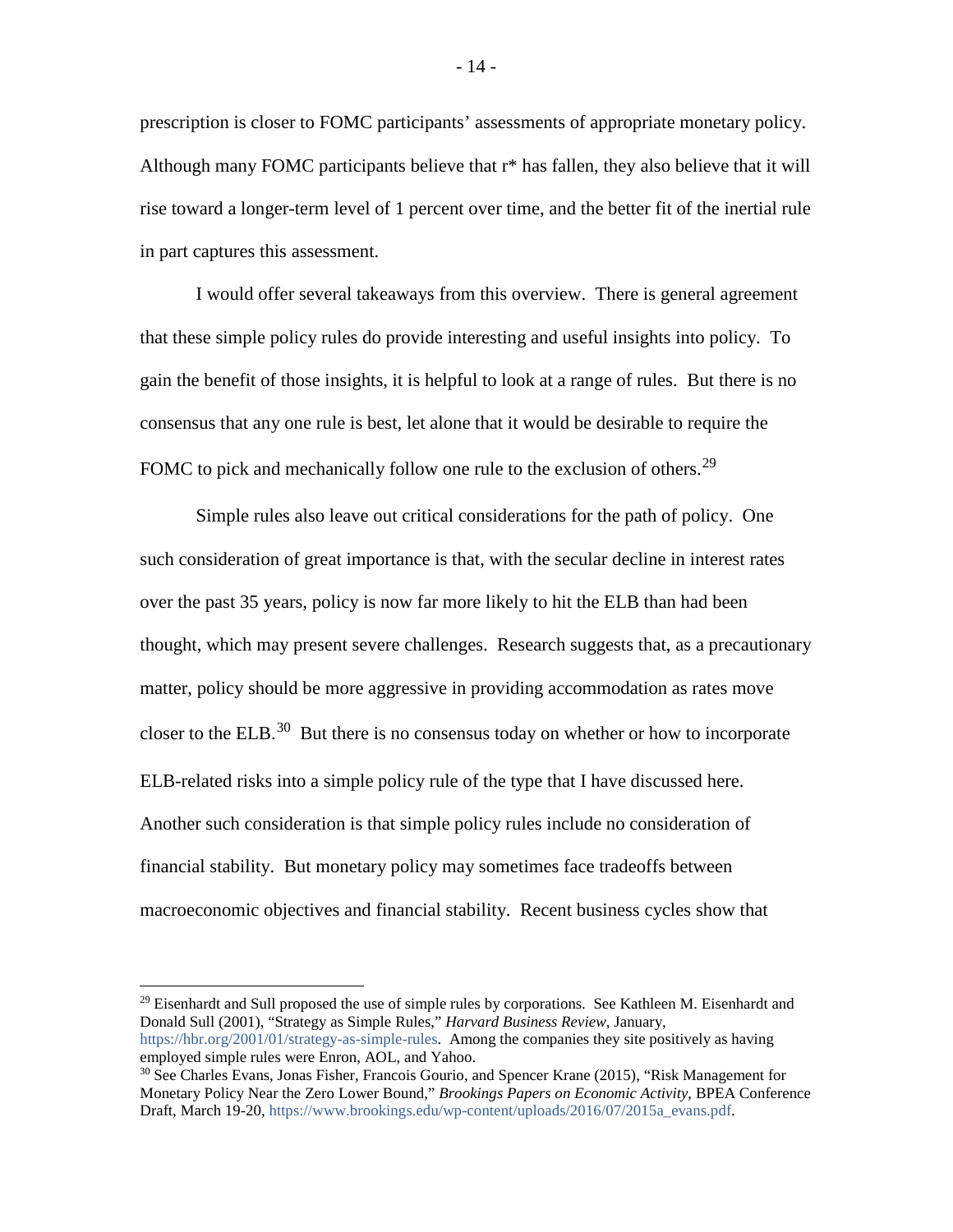instability can emerge when inflation is under control. Some have argued for inclusion of a financial stability term into policy rules, but the issue is far from settled.<sup>[31](#page-15-0)</sup>

To conclude, I think it's fair to say that simple policy rules are widely thought to be both interesting and useful, but to represent only a small part of the analysis needed to assess the appropriate path for policy. I am unable to think of any critical, complex human activity that could be safely reduced to a simple summary equation. In particular, no major central bank uses policy rules in a prescriptive way, and it is hard to predict the consequences of requiring the FOMC to do so, as some have proposed. Policy should be systematic, but not automatic.

[https://www.newyorkfed.org/medialibrary/media/research/staff\\_reports/sr690.pdf.](https://www.newyorkfed.org/medialibrary/media/research/staff_reports/sr690.pdf)

<span id="page-15-0"></span><sup>&</sup>lt;sup>31</sup> See Tobias Adrian and Nellie Liang (2014), "Monetary Policy, Financial Conditions, and Financial Stability," Federal Reserve Bank of New York Staff Reports 690 (New York: Federal Reserve Bank of New York, September; revised December 2016),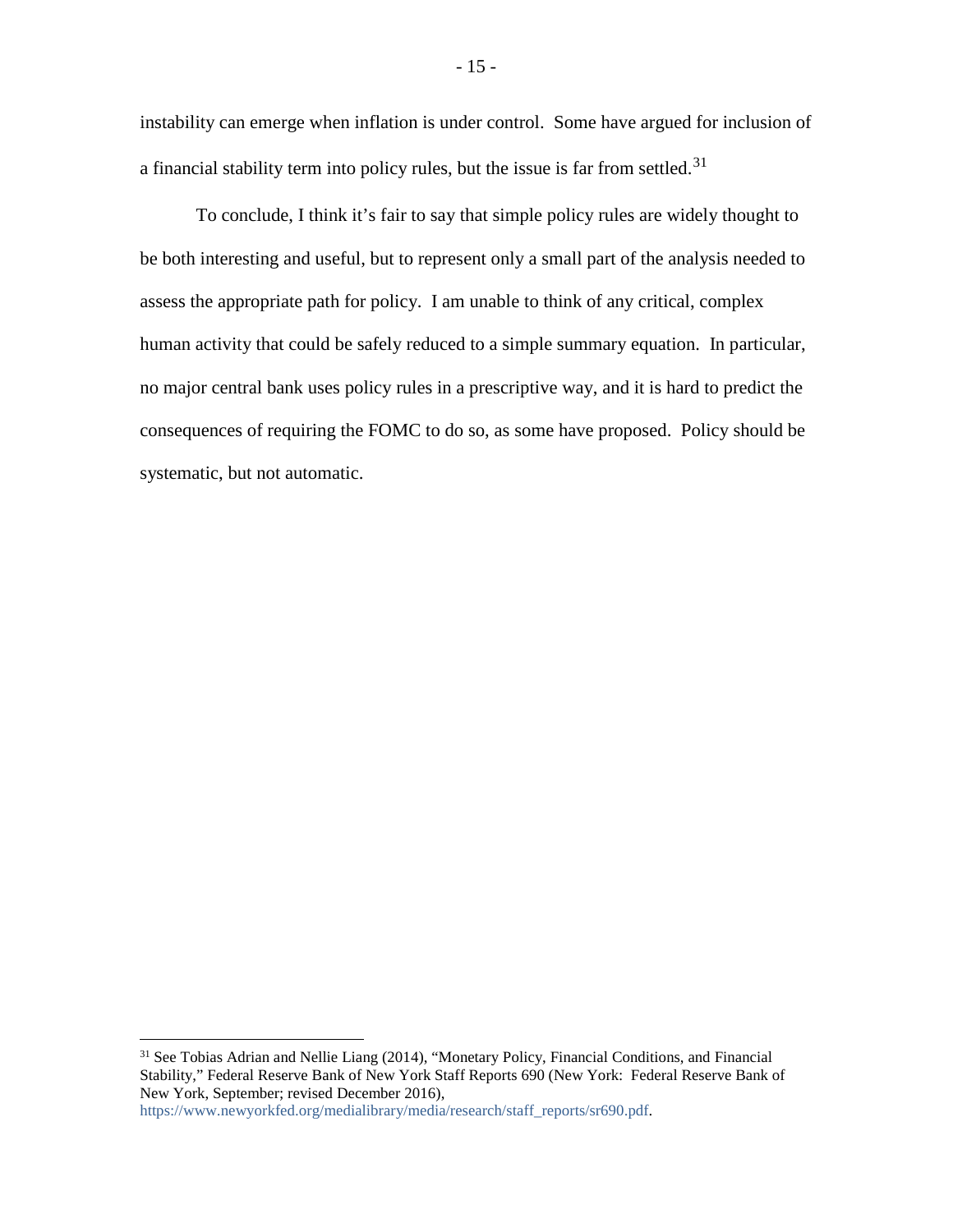### The Economic Outlook and Monetary Policy

## Jerome Powell Member Board of Governors of the Federal Reserve System February 22, 2017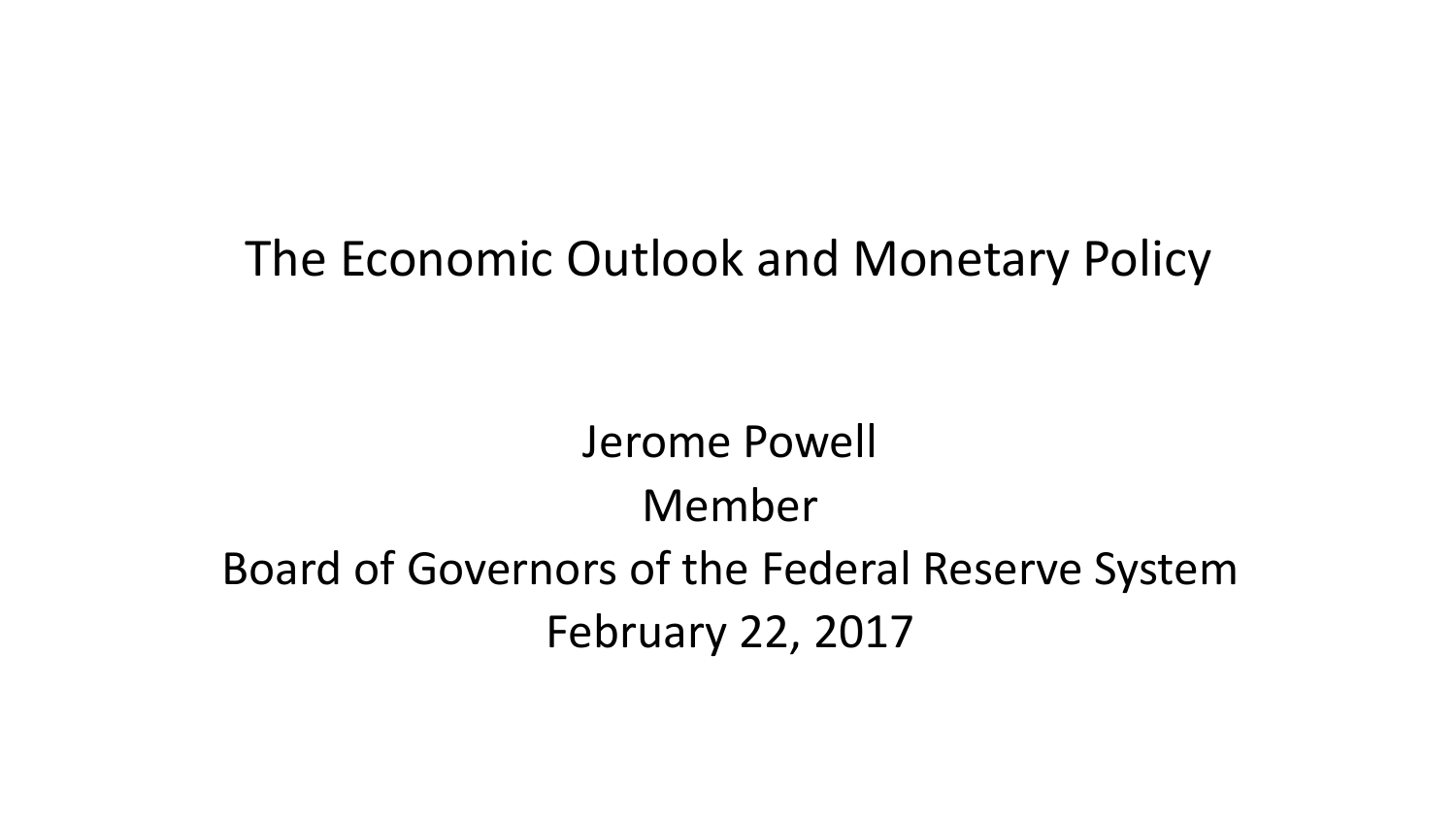# 1. U.S. Inflation and Unemployment Rate Gaps

Percent



Note: PCE is personal consumption expenditures.

.963

Source: U.S. Department of Labor, Bureau of Labor Statistics; Congressional Budget Office (CBO).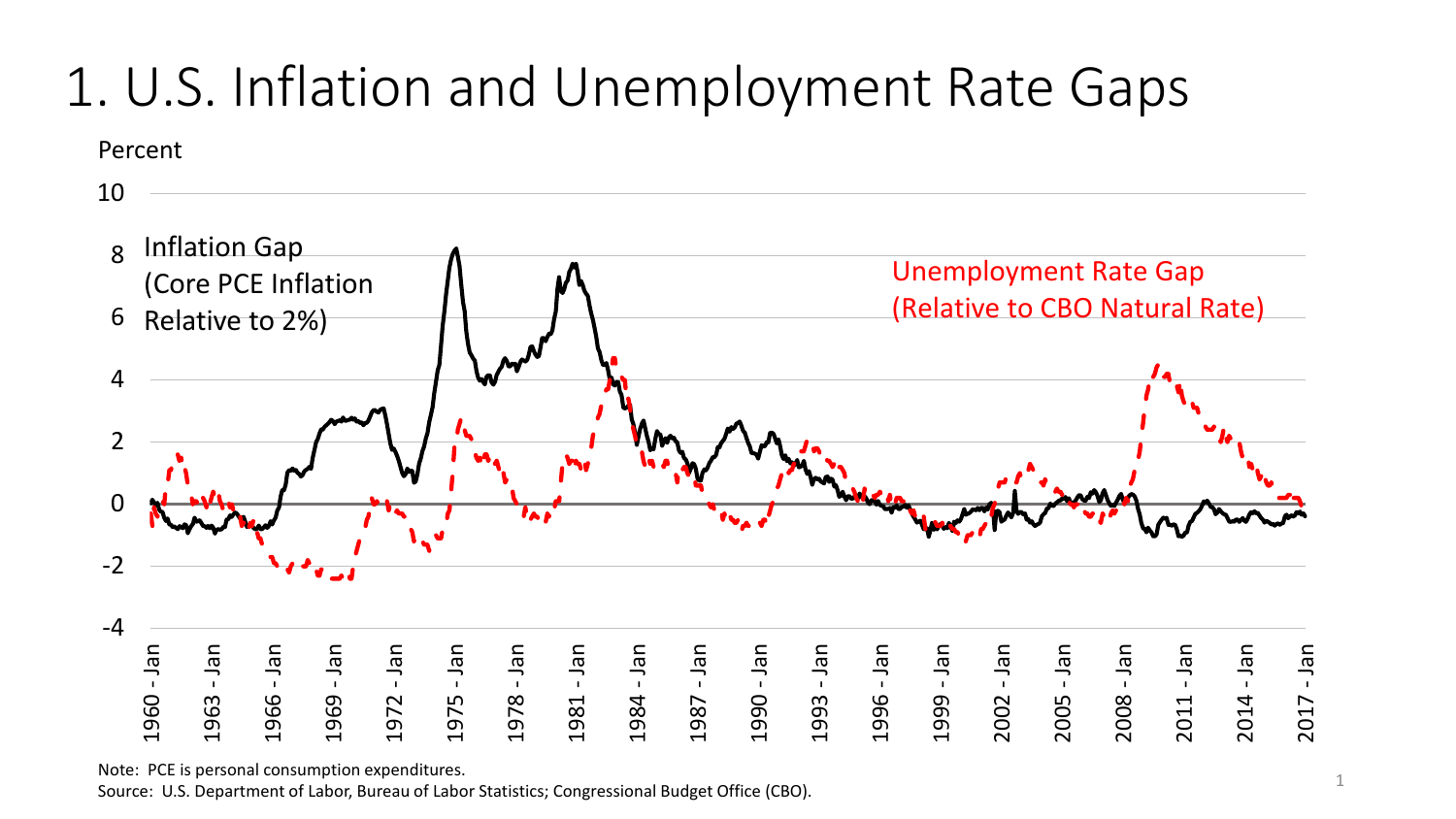# 2. Labor Force Participation Rate



Source: U.S. Department of Labor, Bureau of Labor Statistics.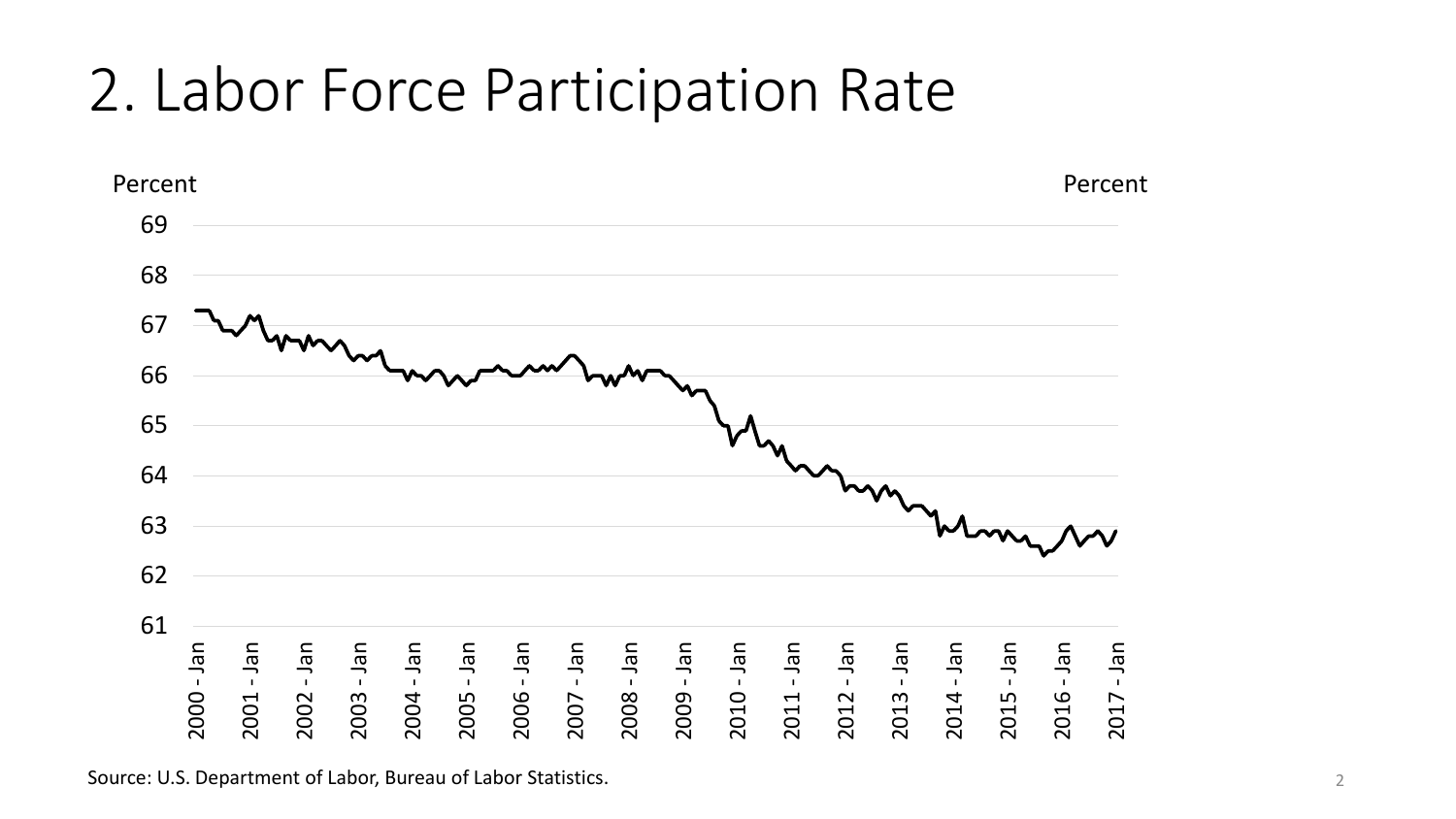## 3. GDP and Unemployment Forecasts

Recent Forecast Record for Blue Chip Consensus

|      | Real GDP (4-qtr. % change) |          |                   | Unemployment rate (4th qtr.) |          |                   |
|------|----------------------------|----------|-------------------|------------------------------|----------|-------------------|
| Year | Actual                     | Forecast | <b>Difference</b> | Actual                       | Forecast | <b>Difference</b> |
| 2011 | 1.7                        | 3.3      | $-1.6$            | 8.6                          | 9.1      | $-.5$             |
| 2012 | 1.3                        | 2.3      | $-1.0$            | 7.8                          | 8.5      | $-.7$             |
| 2013 | 2.7                        | 2.2      | .5                | 6.9                          | 7.5      | $-0.6$            |
| 2014 | 2.5                        | 2.8      | $-.3$             | 5.7                          | 6.6      | $-.9$             |
| 2015 | 1.9                        | 2.9      | $-1.0$            | 5.0                          | 5.3      | $-.3$             |
| 2016 | 1.9                        | 2.6      | $-.7$             | 4.7                          | 4.6      | .1                |

Note: Forecasts were made in January of year indicated. GDP is gross domestic product, current vintage.

Source: Blue Chip Economic Indicators, Wolters Kluwer; U.S. Department of Commerce, Bureau of Economic Analysis; U.S. Department of Labor, Bureau of Labor Statistics.

| <b>Long-Range GDP Forecasts</b><br>(Percent) |              |            |            |  |  |  |  |
|----------------------------------------------|--------------|------------|------------|--|--|--|--|
|                                              | Blue<br>Chip | <b>SPF</b> | <b>CBO</b> |  |  |  |  |
| 2007                                         | 2.9          | 3.0        | 2.6        |  |  |  |  |
| 2008                                         | 2.7          | 2.8        | 2.5        |  |  |  |  |
| 2009                                         | 2.6          | 2.6        | 2.4        |  |  |  |  |
| 2010                                         | 2.6          | 2.7        | 2.4        |  |  |  |  |
| 2011                                         | 2.6          | 2.8        | 2.4        |  |  |  |  |
| 2012                                         | $2.5\,$      | 2.6        | 2.3        |  |  |  |  |
| 2013                                         | 2.5          | 2.5        | 2.2        |  |  |  |  |
| 2014                                         | 2.4          | 2.6        | 2.2        |  |  |  |  |
| 2015                                         | 2.3          | 2.5        | 2.1        |  |  |  |  |
| 2016                                         | 2.1          | 2.3        | 2.0        |  |  |  |  |

Source: SPF is Survey of Professional Forecasters; CBO is Congressional Budget Office. SPF and CBO forecasts were made in January of each year. Blue Chip forecasts were made in March of each year.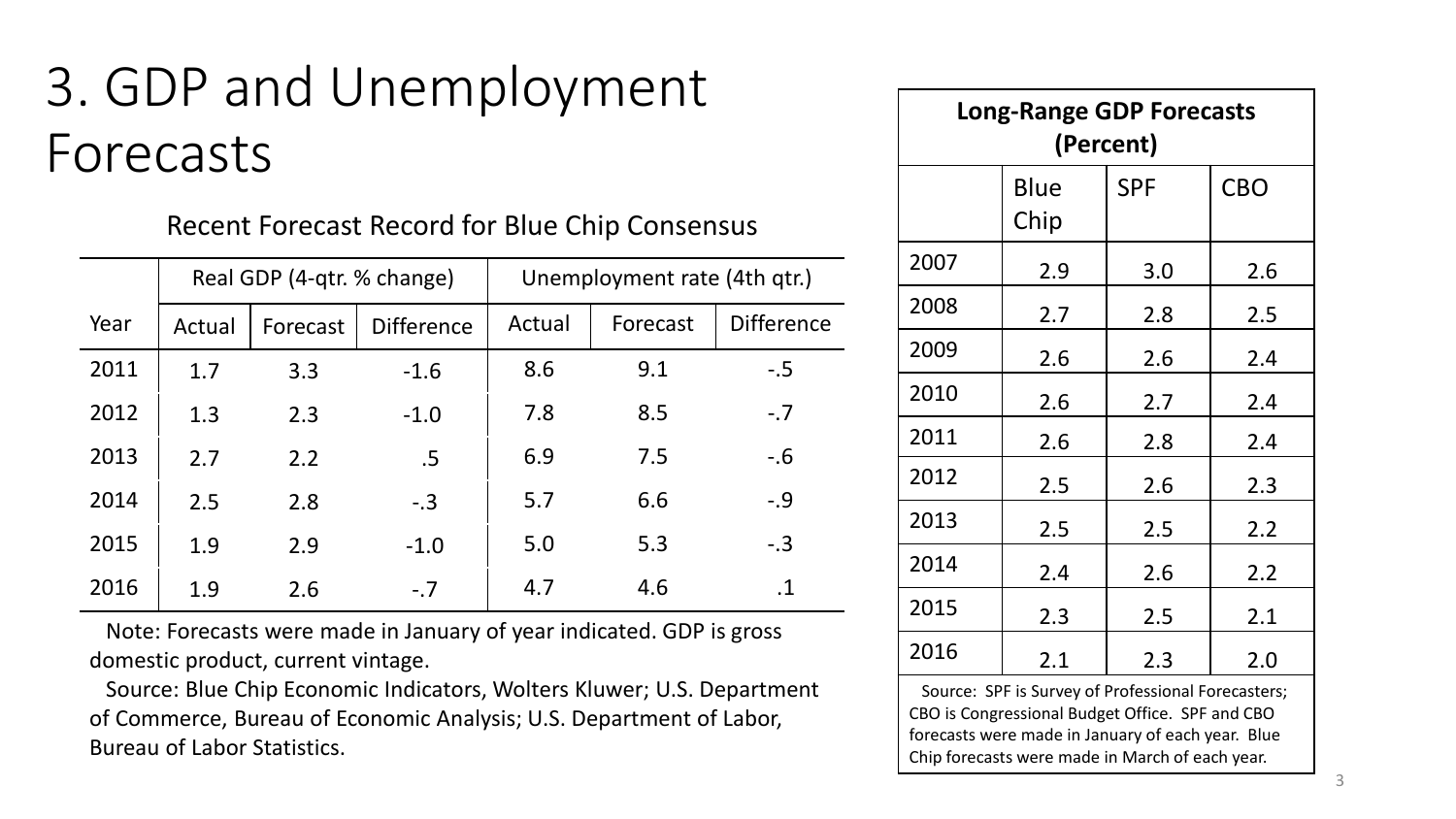### 4. Labor Productivity Growth

Percent, 5-year average



Source: Output per hour in the business sector, U.S. Department of Labor, Bureau of Labor Statistics.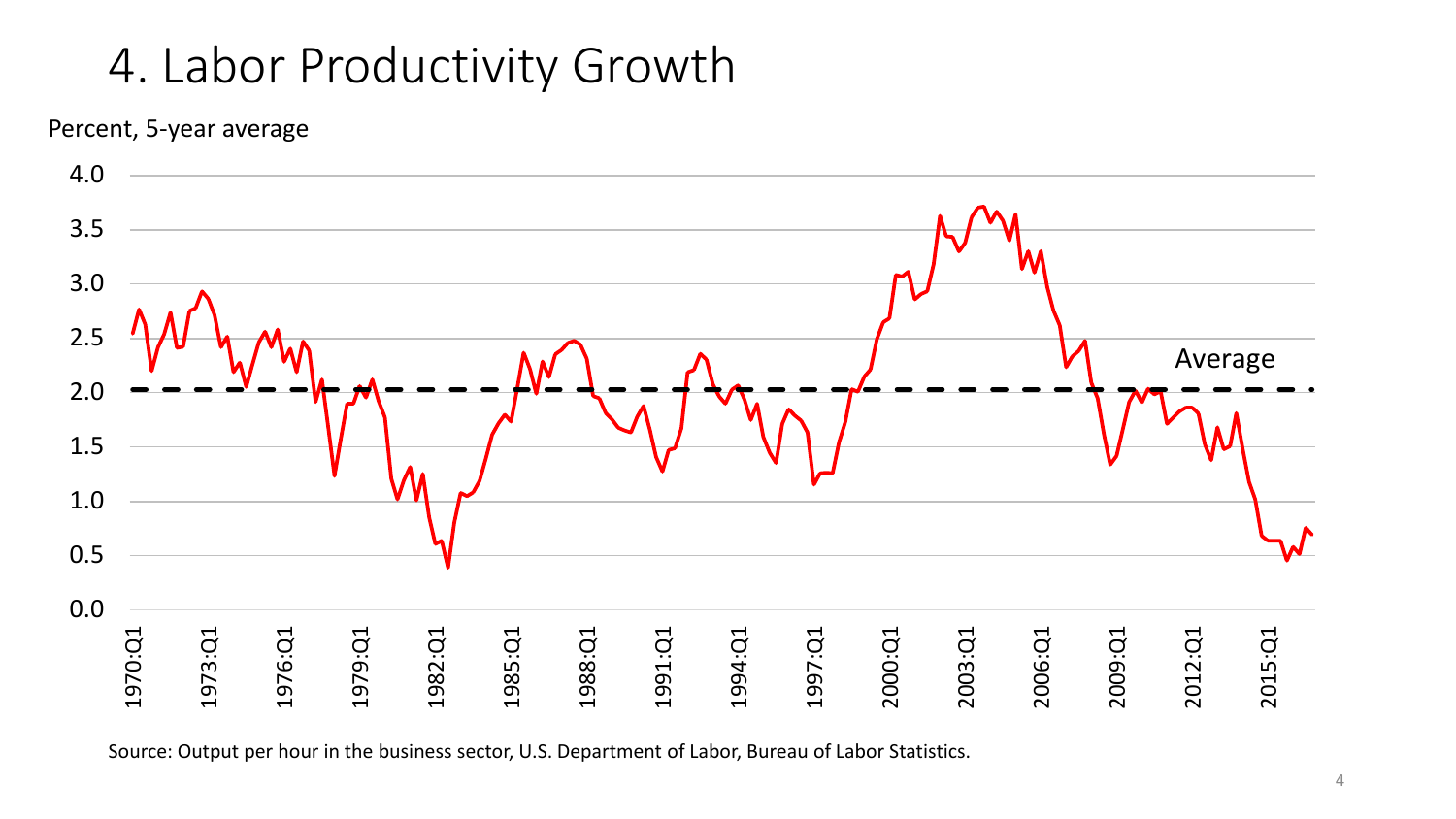## 5. U.S. Interest Rates



Source: Federal Reserve Board, Statistical Release H.15, "Selected Interest Rates."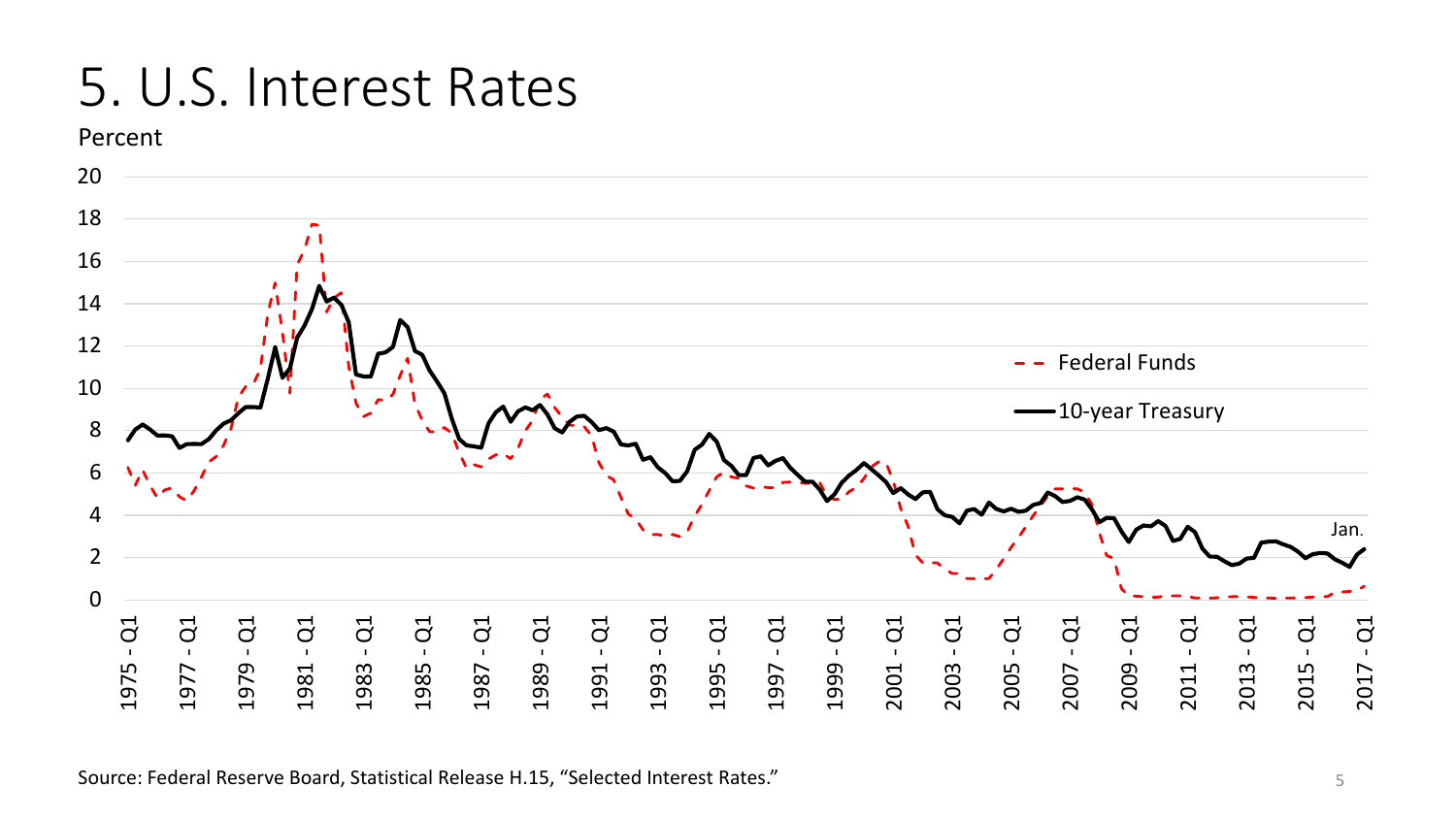# 6. General Form of Taylor Rule

 $R = r^* + \pi + a(\pi - \pi^{LR}) + b(gap)$ 

where  $R =$  nominal federal funds rate;

 $r^*$  = neutral real federal funds rate;

 $\pi$  = the inflation rate;

 $\pi^{\text{LR}}$  = 2 percent;

gap = percentage deviation of output from its potential level or unemployment from its natural rate

Taylor (1993) sets  $a = 0.5$ ,  $b = 0.5$ ; Balanced-approach rule sets  $a = 0.5$ ,  $b = 1.0$ .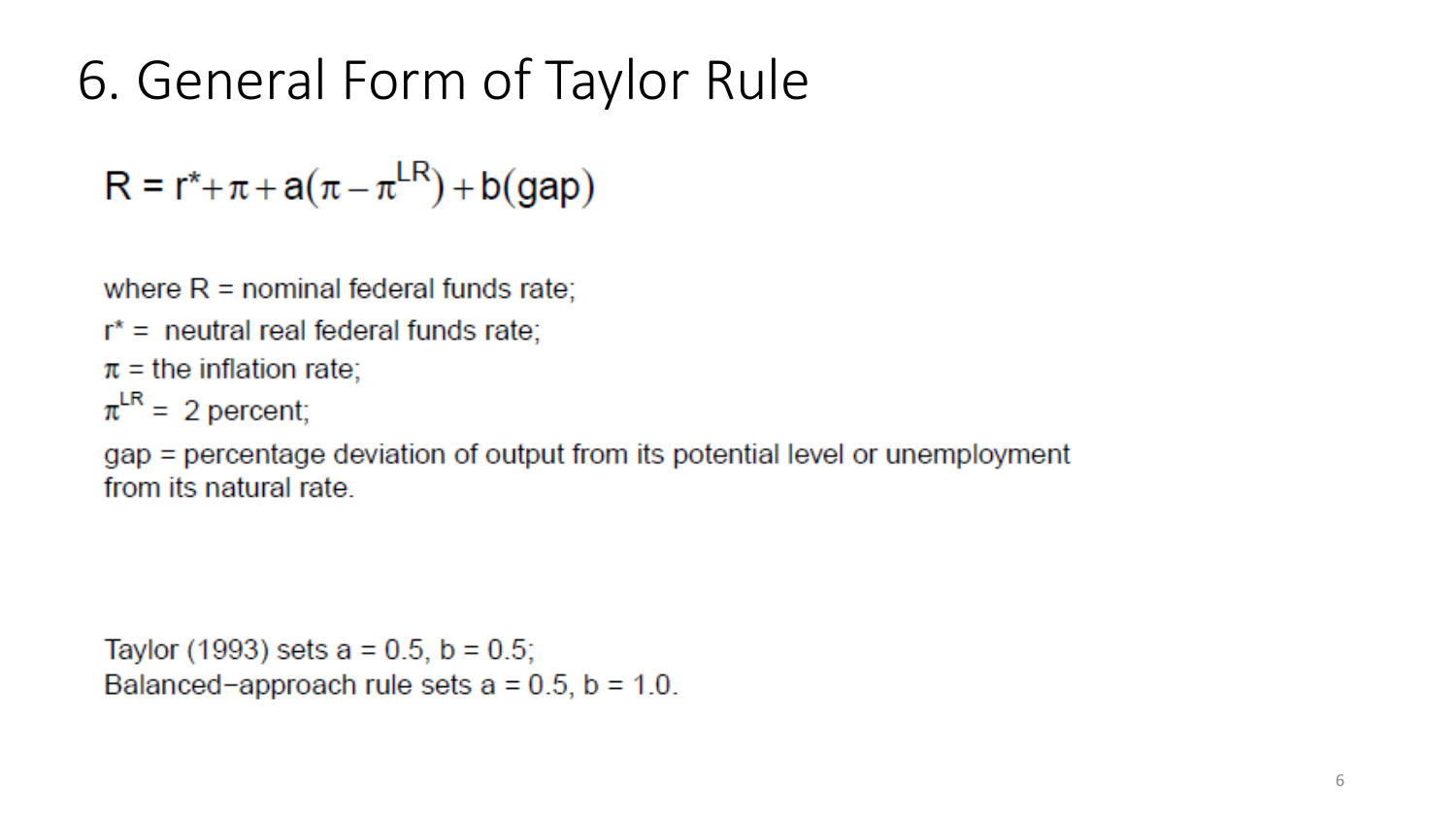## 7. Historical Prescriptions of Simple Policy Rules



Note: The black line is the historical value of the federal funds rate. The Taylor (1993) and inertial balanced-approach rules use the difference between 4-quarter core PCE (personal consumption expenditures) price inflation and 2 percent for the inflation gap, and the difference between the unemployment rate and the forecast of the unemployment rate in the long run from the Blue Chip survey for the unemployment rate gap. These rules have a time-varying intercept equal to the longer-run forecast of the 3-month Treasury bill rate less the longer-run forecast of inflation (measured by the gross domestic product price deflator) from forecasts in the Blue Chip survey, interpolated to a quarterly frequency. The first-difference rule uses the difference between the forecast from the Blue Chip survey for 4-quarter gross domestic product price deflator 3 quarters ahead and 2 percent for the inflation gap, and the forecast from the Blue Chip survey for the unemployment rate 3 quarters ahead less the unemployment rate in the previous period as the change in the unemployment rate gap.

Source: Federal Reserve Economic Data; Blue Chip Economic Indicators, Wolters Kluwer; Federal Reserve Board staff calculations.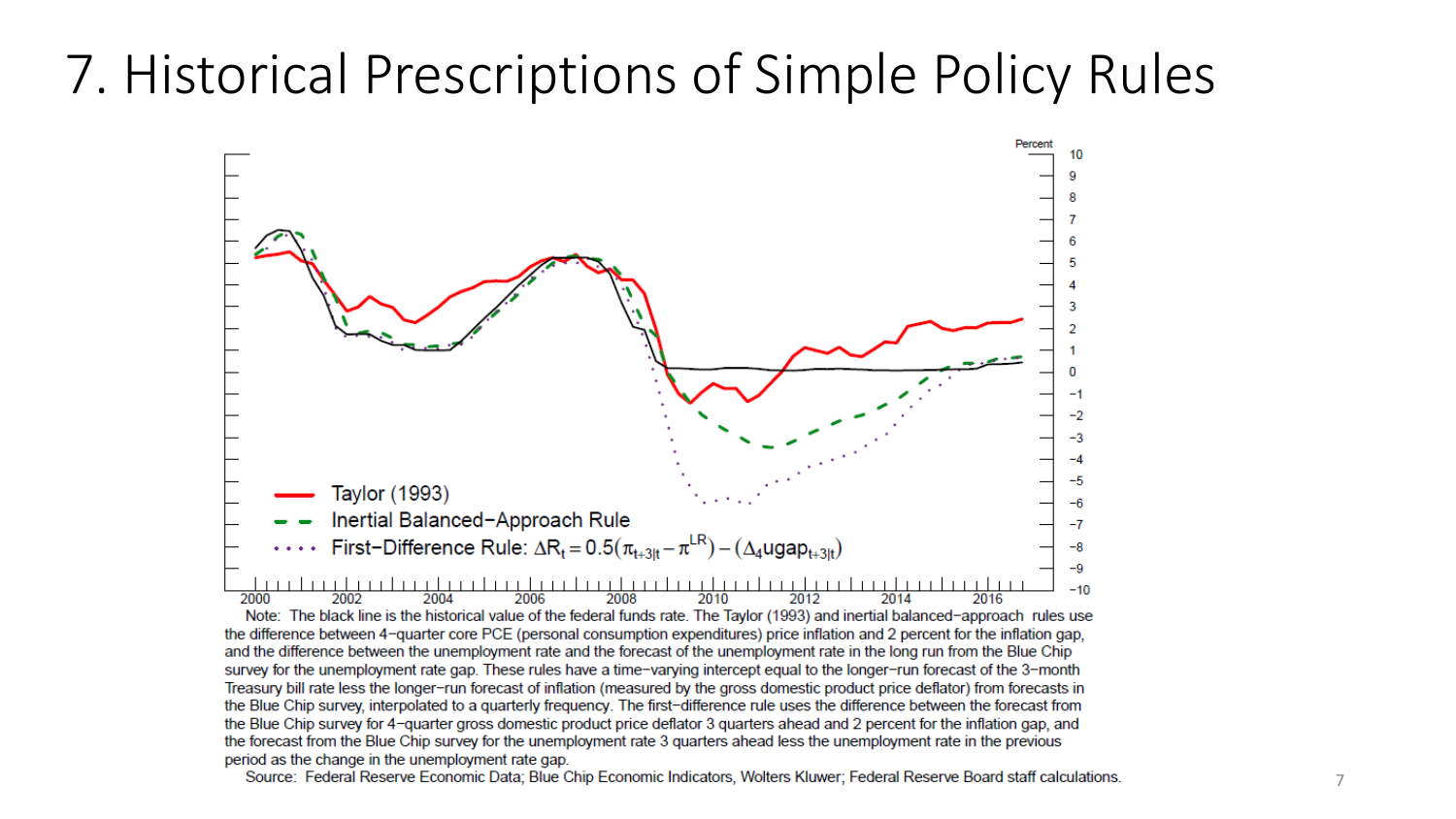### 8. SEP Projected Federal Funds Rate: Taylor (1993)



Source: Summary of Economic Projections (SEP), December 2016 (document available on the Board's website at https://www.federalreserve.gov/monetarypolicy/fomccalendars.htm).